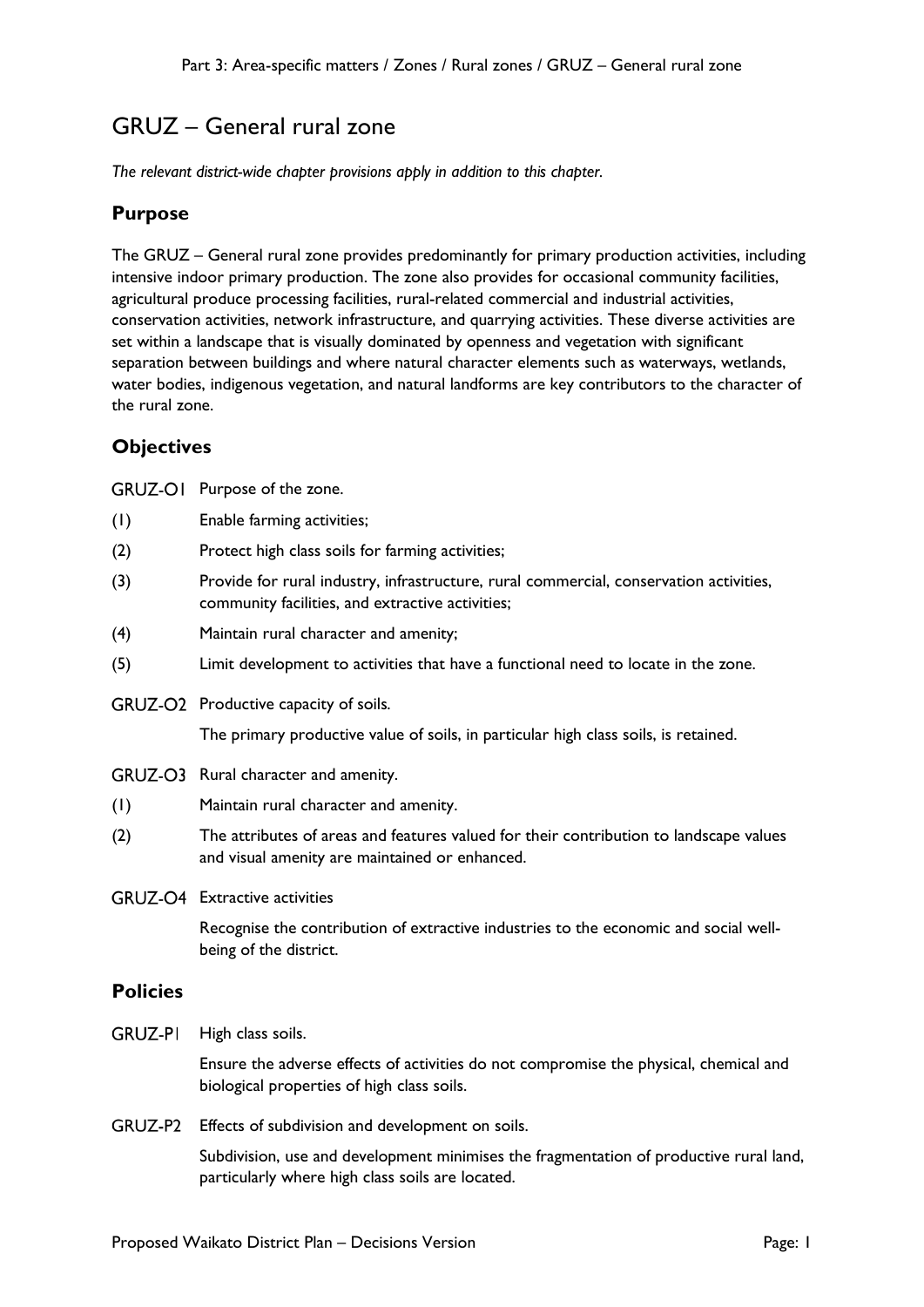GRUZ-P3 Contributing elements to rural character and amenity values.

Recognise that rural character and amenity values vary across the zone as a result of the natural and physical resources present and the scale and extent of land use activities.

- GRUZ-P4 Productive rural activities.
- (1) Enable the on-going use of the rural environment zone as a productive working environment by:
	- (a) Recognising that buildings and structures associated with farming and forestry and other operational structures for productive rural activities contribute to rural character and amenity values;
	- (b) Ensuring productive rural activities are supported by appropriate rural industries and services;
	- (c) Providing for lawfully–established rural activities and protecting them from sensitive land uses and reverse sensitivity effects; and
	- (d) Recognising the economic, social and cultural benefits that result from use and development of rural resources.
- GRUZ-P5 Other anticipated activities in rural areas

Enable activities that provide for the rural community's social, cultural, and recreational needs, subject to such activities being of a scale, intensity, and location that are in keeping with rural character and amenity values.

- GRUZ-P6 Industrial and commercial activities.
- (1) Provide for rural industry and rural commercial activities provided they are either dependent on the rural soil resource or have a functional or operational need for a rural location.
- (2) Such activities are to be managed to ensure that:
	- (a) Their scale, intensity, and built form maintain rural character;
	- (b) They maintain an appropriate level of amenity for neighbouring sites; and
	- (c) They minimise reverse sensitivity effects on existing productive rural, intensive farming, quarrying, or rural industrial activities.
- (3) Avoid locating industrial and commercial activities in rural areas that do not have a genuine functional connection with the rural land or soil resource.
- GRUZ-P7 Intensive Farming activities.

Provide for intensive farming activities where they operate in accordance with industry best practice and the management of adverse effects beyond the site boundaries.

GRUZ-P8 Home businesses.

Enable home businesses, provided that it is of a scale that maintains rural the character and amenity.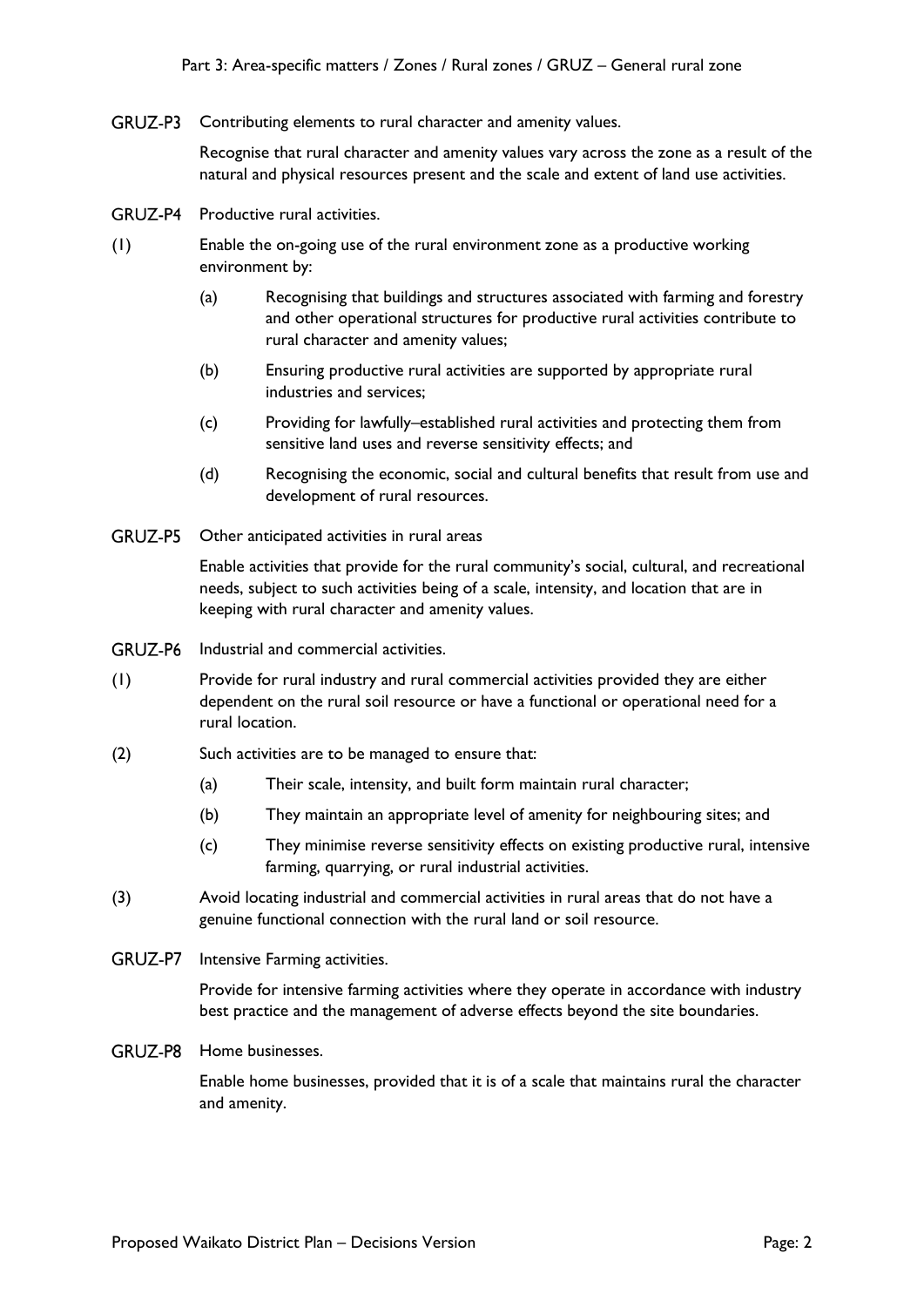GRUZ-P9 Meremere Dragway.

Enable the ongoing operation and activities at the Meremere Dragway, provided that its adverse effects are avoided, remedied or mitigated.

GRUZ-PI0 Waste management activities.

- (1) Encourage the rehabilitation of existing quarry sites
- (2) Ensure waste management facilities are located and operated so that rural amenity and character are maintained and conflict with rural activities are minimised.
- (3) Avoid waste management facilities located within:
	- (a) An Outstanding Natural Landscape;
	- (b) An Outstanding Natural Feature;
	- (c) An Outstanding Natural Character Area.
- GRUZ-PII Agricultural Research Centres.

Enable and protect the continued operation and development of Agricultural Research Centres that are an integral part of the agricultural sector.

- GRUZ-P12 Huntly Power Station coal and ash management.
- (1) Recognise and protect facilities that are integral to energy production at Huntly Power Station.
- (2) Provide for specific facilities that involve the handling, stockpiling, and haulage of coal and the management of coal ash water within identified areas in close proximity to Huntly Power Station.
- GRUZ-P13 Reverse sensitivity and separation of incompatible activities.
- (1) Contain, as far as practicable, adverse effects within the site where the effect is generated.
- (2) Provide adequate separation of the activity from the site boundaries.
- (3) Ensure that new or extended sensitive land uses achieve adequate separation distances from and/or adopt appropriate measures to avoid, remedy or mitigate potential reverse sensitivity effects on productive rural activities, intensive farming, rural industry, infrastructure, extractive activities, or Extraction Resource Areas.

GRUZ-P14 Density of residential units and seasonal worker accommodation.

- (1) Maintain an open and spacious rural character by:
	- (a) Limiting residential units and seasonal worker accommodation to those associated with farming and productive rural activities;
	- (b) Limiting residential units to no more than one per Record of Title, except for particularly large titles where a minimum of 40ha is provided for each residential unit;
	- (c) Limiting the size, location, and number of minor residential units and requiring such units to be ancillary to an existing residential unit; and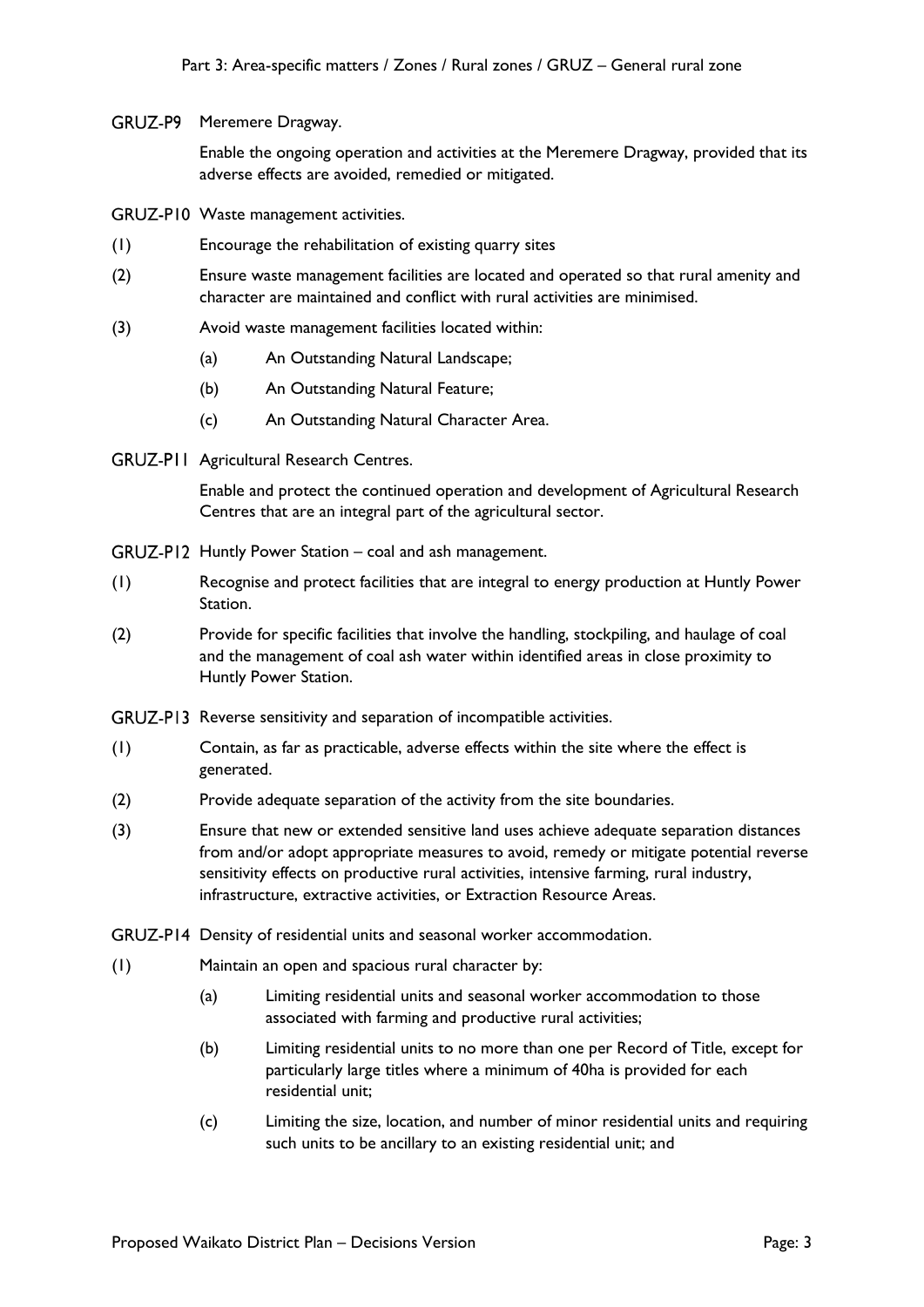- (d) Limiting seasonal worker accommodation to no more than one facility per Record of Title that is at least 20ha in area.
- GRUZ-P15 Retirement villages.

Provide for alterations and additions to retirement villages existing or subject to a resource consent at 17 January 2022.

- GRUZ-P16 Building scale and location.
- (1) Provide for buildings and structures where they are necessary components of farming and rural-related activities including rural industry, rural commercial, and extractive activities.
- (2) Manage the size and location of buildings and structures to:
	- (a) Maintain adequate levels of outlook, daylight, and privacy for adjoining sensitive land uses and public reserves; and
	- (b) Maintain rural character, amenity, and landscape values, in particular where located in areas with high landscape values, the coastal environment, and adjacent to waterbodies.
- GRUZ-P17 Management of extractive activities.
- (1) Provide for extractive activities provided that adverse effects are appropriately avoided, remedied or mitigated; and, where this is not possible, off-set or compensated.
- (2) Protect access to, and extraction of, mineral, aggregate and coal resources by:
	- (a) Identifying on planning maps lawfully-established extractive activities as either Aggregate Extraction Areas and or Coal Mining Areas on planning maps;
	- (b) Identifying on planning maps the site of a potential extractive activity in an Extractive Resource Area;
- (3) Ensure that lawfully-established extractive activities are not compromised by new subdivision, use or development;
- (4) Avoid locating sensitive land uses within specified building setbacks in order to ensure the effective operation of an Aggregate Extraction Area, Coal Mining Area, or Extractive Resource Area.

## **Rules**

#### *Land use – activities*

In addition to the activity-specific standards listed below, permitted activities must also comply with all relevant Land-use building standards in this chapter, as well as the standards in Part 2 / Districtwide matters / General district-wide matters.

| <b>GRUZ-RI</b>                      | Farming         |                                          |
|-------------------------------------|-----------------|------------------------------------------|
| (1) Activity status: PER            |                 | (2) Activity status where compliance not |
| <b>Activity-specific standards:</b> |                 | achieved: n/a                            |
| Nil.                                |                 |                                          |
| <b>GRUZ-R2</b>                      | A home business |                                          |
|                                     |                 |                                          |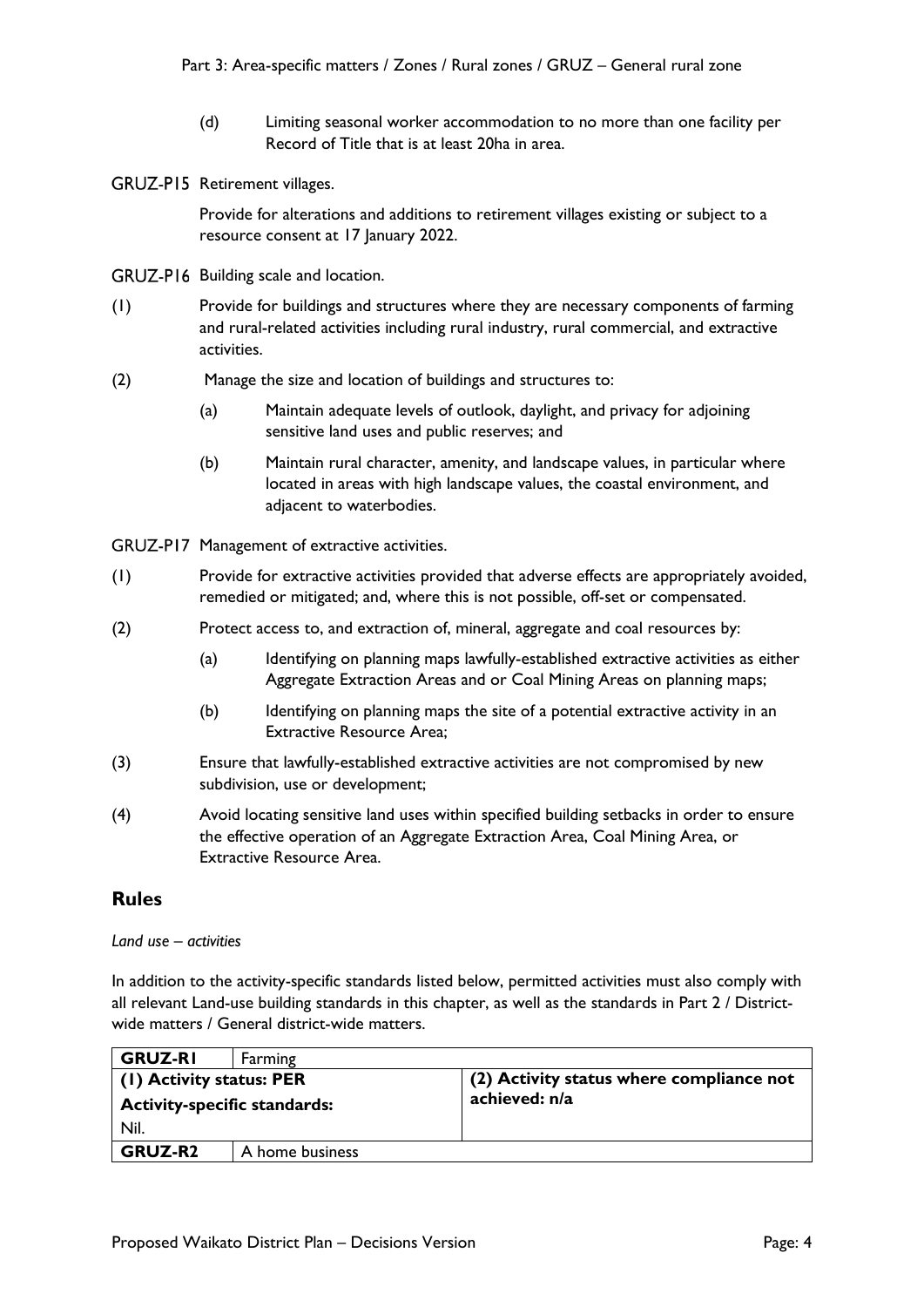| (1) Activity status: PER                                                                                  |                                                                                 | (2) Activity status where compliance not                                     |
|-----------------------------------------------------------------------------------------------------------|---------------------------------------------------------------------------------|------------------------------------------------------------------------------|
| <b>Activity-specific standards:</b>                                                                       |                                                                                 | achieved: DIS                                                                |
| (a) It is wholly contained within a building;                                                             |                                                                                 |                                                                              |
| (b) The storage of materials or machinery                                                                 |                                                                                 |                                                                              |
| associated with the home business is                                                                      |                                                                                 |                                                                              |
|                                                                                                           | either wholly contained within a building,                                      |                                                                              |
|                                                                                                           | or where outside occupies no more than                                          |                                                                              |
|                                                                                                           | 100m <sup>2</sup> of site area and is located where it                          |                                                                              |
| roads;                                                                                                    | is not visible from other sites or public                                       |                                                                              |
| (c) No more than 2 people who are not<br>permanent residents of the site are<br>employed at any one time; |                                                                                 |                                                                              |
|                                                                                                           | (d) Unloading and loading of vehicles or the                                    |                                                                              |
|                                                                                                           | receiving of customers or deliveries only                                       |                                                                              |
|                                                                                                           | occur after 7:00am and before 7:00pm on                                         |                                                                              |
| any day;                                                                                                  |                                                                                 |                                                                              |
|                                                                                                           | (e) Machinery can be operated after 7:30am                                      |                                                                              |
|                                                                                                           | and up to 7:00pm on any day;                                                    |                                                                              |
|                                                                                                           | (f) The home business shall not occupy                                          |                                                                              |
|                                                                                                           | more than 200m <sup>2</sup> in total within buildings                           |                                                                              |
|                                                                                                           | and outdoor storage areas.                                                      |                                                                              |
| <b>GRUZ-R3</b>                                                                                            | Meremere Dragway activity                                                       |                                                                              |
| (1) Activity status: PER                                                                                  |                                                                                 | (2) Activity status where compliance not<br>achieved: n/a                    |
| <b>Activity-specific standards:</b>                                                                       |                                                                                 |                                                                              |
| Nil.                                                                                                      |                                                                                 |                                                                              |
| <b>GRUZ-R4</b>                                                                                            |                                                                                 | Afforestation not in an Outstanding Natural Landscape or Outstanding Natural |
|                                                                                                           | Feature                                                                         |                                                                              |
| (1) Activity status: PER                                                                                  |                                                                                 | (2) Activity status where compliance not<br>achieved: DIS                    |
| <b>Activity-specific standards:</b>                                                                       |                                                                                 |                                                                              |
|                                                                                                           | (a) Be undertaken in accordance with                                            |                                                                              |
|                                                                                                           | Resource Management (National<br><b>Environmental Standards for Plantation</b>  |                                                                              |
|                                                                                                           | Forestry) Regulations 2017. Where                                               |                                                                              |
|                                                                                                           | compliance is not achieved with the                                             |                                                                              |
|                                                                                                           | permitted activity standards in the NES,                                        |                                                                              |
|                                                                                                           | then the activity is subject to the activity                                    |                                                                              |
|                                                                                                           | status as set out in the NES.                                                   |                                                                              |
| GRUZ-R5                                                                                                   | Plantation forestry                                                             |                                                                              |
| (1) Activity status: PER                                                                                  |                                                                                 | (2) Activity status where compliance not                                     |
| <b>Activity-specific standards:</b>                                                                       |                                                                                 | achieved: DIS                                                                |
|                                                                                                           | (a) Be undertaken in accordance with                                            |                                                                              |
|                                                                                                           | Resource Management (National                                                   |                                                                              |
|                                                                                                           | <b>Environmental Standards for Plantation</b>                                   |                                                                              |
|                                                                                                           | Forestry) Regulations 2017. Where                                               |                                                                              |
|                                                                                                           | compliance is not achieved with the<br>permitted activity standards in the NES, |                                                                              |
|                                                                                                           | then the activity is subject to the activity                                    |                                                                              |
|                                                                                                           | status as set out in the NES.                                                   |                                                                              |
| <b>GRUZ-R6</b>                                                                                            | Produce stall                                                                   |                                                                              |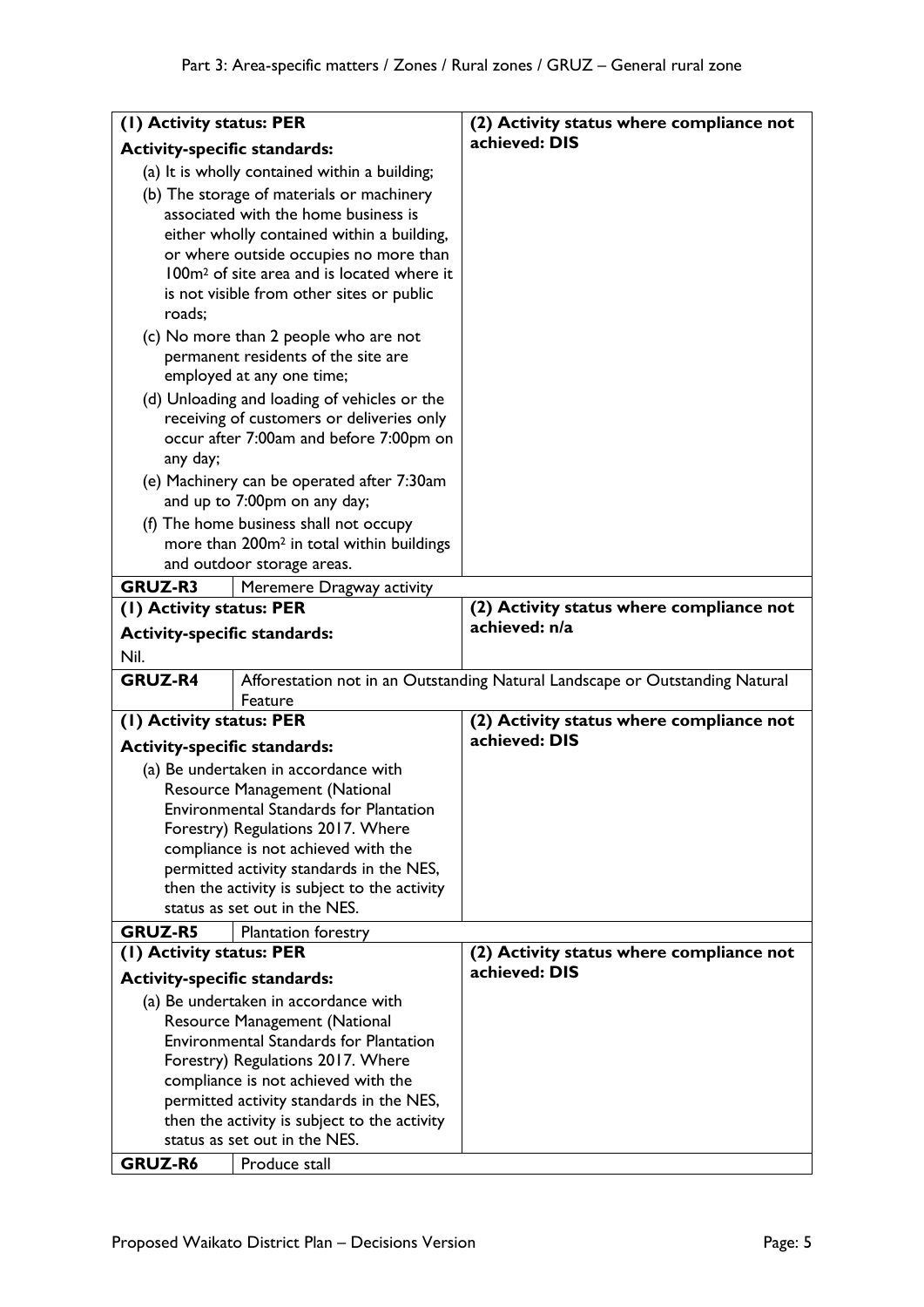| (1) Activity status: PER                                         | (2) Activity status where compliance not                                                 |
|------------------------------------------------------------------|------------------------------------------------------------------------------------------|
| <b>Activity-specific standards:</b>                              | achieved: n/a                                                                            |
| Nil.                                                             |                                                                                          |
| <b>GRUZ-R7</b><br>Home stay                                      |                                                                                          |
| (1) Activity status: PER                                         | (2) Activity status where compliance not                                                 |
| <b>Activity-specific standards:</b>                              | achieved: DIS                                                                            |
| (a) Have no more than 5 guests.                                  |                                                                                          |
| <b>GRUZ-R8</b><br>Equestrian centre                              |                                                                                          |
| (1) Activity status: PER                                         | (2) Activity status where compliance not                                                 |
| <b>Activity-specific standards:</b>                              | achieved: n/a                                                                            |
| Nil.                                                             |                                                                                          |
| GRUZ-R9<br>Horse training centre                                 |                                                                                          |
| (1) Activity status: PER                                         | (2) Activity status where compliance not                                                 |
| <b>Activity-specific standards:</b>                              | achieved: n/a                                                                            |
| Nil.                                                             |                                                                                          |
| GRUZ-RI0<br>Visitors' accommodation                              |                                                                                          |
| (1) Activity status: PER                                         | (2) Activity status where compliance not                                                 |
| <b>Activity-specific standards:</b>                              | achieved: DIS                                                                            |
| (a) Have no more than 5 guests; and                              |                                                                                          |
| (b) Be within a building that was existing as                    |                                                                                          |
| at 17 January 2022; and                                          |                                                                                          |
| (c) Standards GRUZ-R10(a) and (b) do not                         |                                                                                          |
| apply to occupation of a single residential                      |                                                                                          |
| unit for short term rental.                                      |                                                                                          |
| <b>GRUZ-RII</b><br>Residential activity, unless specified below. |                                                                                          |
|                                                                  | This includes occupation of a single residential unit for short term rental.             |
| (1) Activity status: PER                                         | (2) Activity status where compliance not                                                 |
| <b>Activity-specific standards:</b>                              | achieved: n/a                                                                            |
| Nil.                                                             |                                                                                          |
| GRUZ-RI2<br>Conservation activity                                |                                                                                          |
| (1) Activity status: PER                                         | (2) Activity status where compliance not                                                 |
| <b>Activity-specific standards:</b>                              | achieved: n/a                                                                            |
| Nil.                                                             |                                                                                          |
| GRUZ-RI3<br>Child care facility                                  |                                                                                          |
| (1) Activity status: PER                                         | (2) Activity status: RDIS                                                                |
| <b>Activity-specific standards:</b>                              | <b>Where:</b>                                                                            |
| (a) Have no more than four non-resident                          |                                                                                          |
| children.                                                        | (a) A child care facility for five or more non-<br>resident children, which is not in an |
|                                                                  | Urban Expansion Area.                                                                    |
|                                                                  |                                                                                          |
|                                                                  | <b>Council's discretion is restricted to the</b>                                         |
|                                                                  | following matters:                                                                       |
|                                                                  | (b) The extent to which the scale and nature                                             |
|                                                                  | of the activity is consistent with managing                                              |
|                                                                  | urban growth through the consolidation<br>of townships and the extent to which it is     |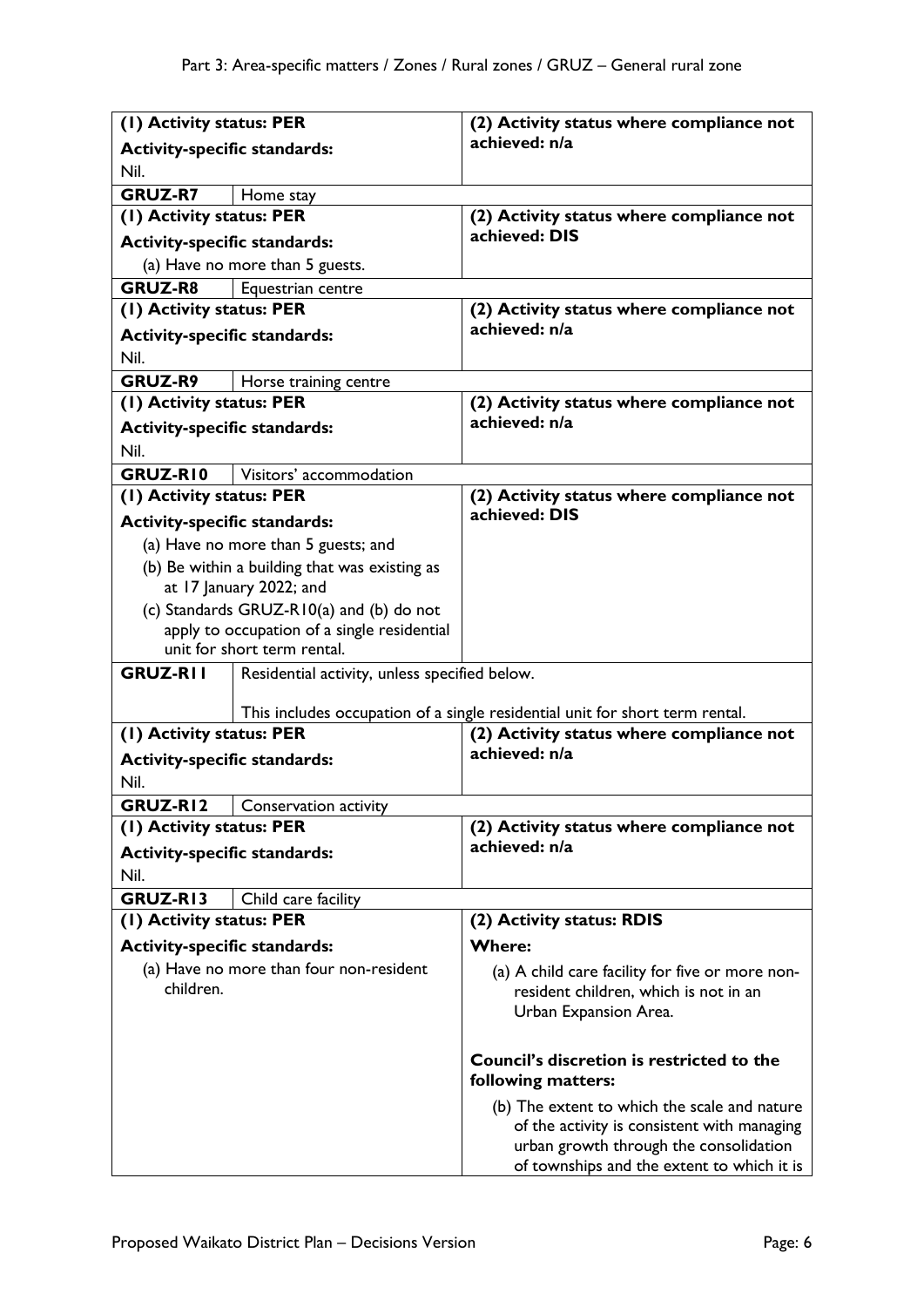|                                                                                            |                                                  | necessary to locate in the GRUZ -<br>General Rural Zone;                                                                     |
|--------------------------------------------------------------------------------------------|--------------------------------------------------|------------------------------------------------------------------------------------------------------------------------------|
|                                                                                            |                                                  | (c) Effects on rural character and amenity of                                                                                |
|                                                                                            |                                                  | both the streetscape and neighbours with                                                                                     |
|                                                                                            |                                                  | particular regard to the bulk and location<br>of buildings;                                                                  |
|                                                                                            |                                                  | (d) Nuisance effects including light spill and<br>glare, odour, dust, and noise;                                             |
|                                                                                            |                                                  | (e) Traffic effects;                                                                                                         |
|                                                                                            |                                                  | (f) Reverse sensitivity effects on existing<br>farming, intensive farming, rural industry,<br>or quarrying activities; and   |
|                                                                                            |                                                  | (g) The extent to which the facilities are<br>designed to meet Crime Prevention<br>Through Environmental Design<br>outcomes. |
|                                                                                            |                                                  | (3) Activity status: DIS<br><b>Where:</b>                                                                                    |
|                                                                                            |                                                  | (a) A child care facility located in an Urban<br>Expansion Area.                                                             |
| GRUZ-R14                                                                                   |                                                  | Maintenance, operation, and alterations to Tamahere Hospital (Section 55 SO                                                  |
|                                                                                            | 457609).                                         |                                                                                                                              |
|                                                                                            |                                                  |                                                                                                                              |
| Note: additions to this facility are subject to Rule GRUZ-R37.<br>(1) Activity status: PER |                                                  |                                                                                                                              |
|                                                                                            |                                                  |                                                                                                                              |
|                                                                                            |                                                  | (2) Activity status where compliance not<br>achieved: DIS                                                                    |
| <b>Activity-specific standards:</b>                                                        |                                                  |                                                                                                                              |
| area.                                                                                      | (a) The alterations do not increase net floor    |                                                                                                                              |
| GRUZ-RI5                                                                                   |                                                  |                                                                                                                              |
|                                                                                            | Rural Campus (Lot 2 DP 52908 and Lot 1 DP 210936 | Educational Facilities including student and staff accommodation at Dilworth                                                 |
| (1) Activity status: PER                                                                   |                                                  | (2) Activity status where compliance not                                                                                     |
| <b>Activity-specific standards:</b>                                                        |                                                  | achieved: DIS                                                                                                                |
|                                                                                            | (a) Land Use - building standards for the        |                                                                                                                              |
| zone except:                                                                               |                                                  |                                                                                                                              |
|                                                                                            | (i) GRUZ-SI (Number of residential               |                                                                                                                              |
|                                                                                            | units) does not apply;                           |                                                                                                                              |
|                                                                                            | (ii) GRUZ-S2 (Minor residential units)           |                                                                                                                              |
|                                                                                            | does not apply;                                  |                                                                                                                              |
|                                                                                            | (b) Student or staff accommodation must be       |                                                                                                                              |
| GRUZ-R16                                                                                   | ancillary to the educational facilities.         |                                                                                                                              |
|                                                                                            | Mineral exploration and prospecting, including:  |                                                                                                                              |
|                                                                                            | (a) Sampling by methods involving hand tools;    |                                                                                                                              |
|                                                                                            | be trenched or sampled;                          | (b) Mechanical sampling where there is existing vehicle access to the area to                                                |
|                                                                                            | (c) Samples taken using explosives; and          |                                                                                                                              |
|                                                                                            | (d) Geophysical surveys not using explosives.    |                                                                                                                              |
| (I) Activity status: PER                                                                   |                                                  | (2) Activity status where compliance not<br>achieved: RDIS                                                                   |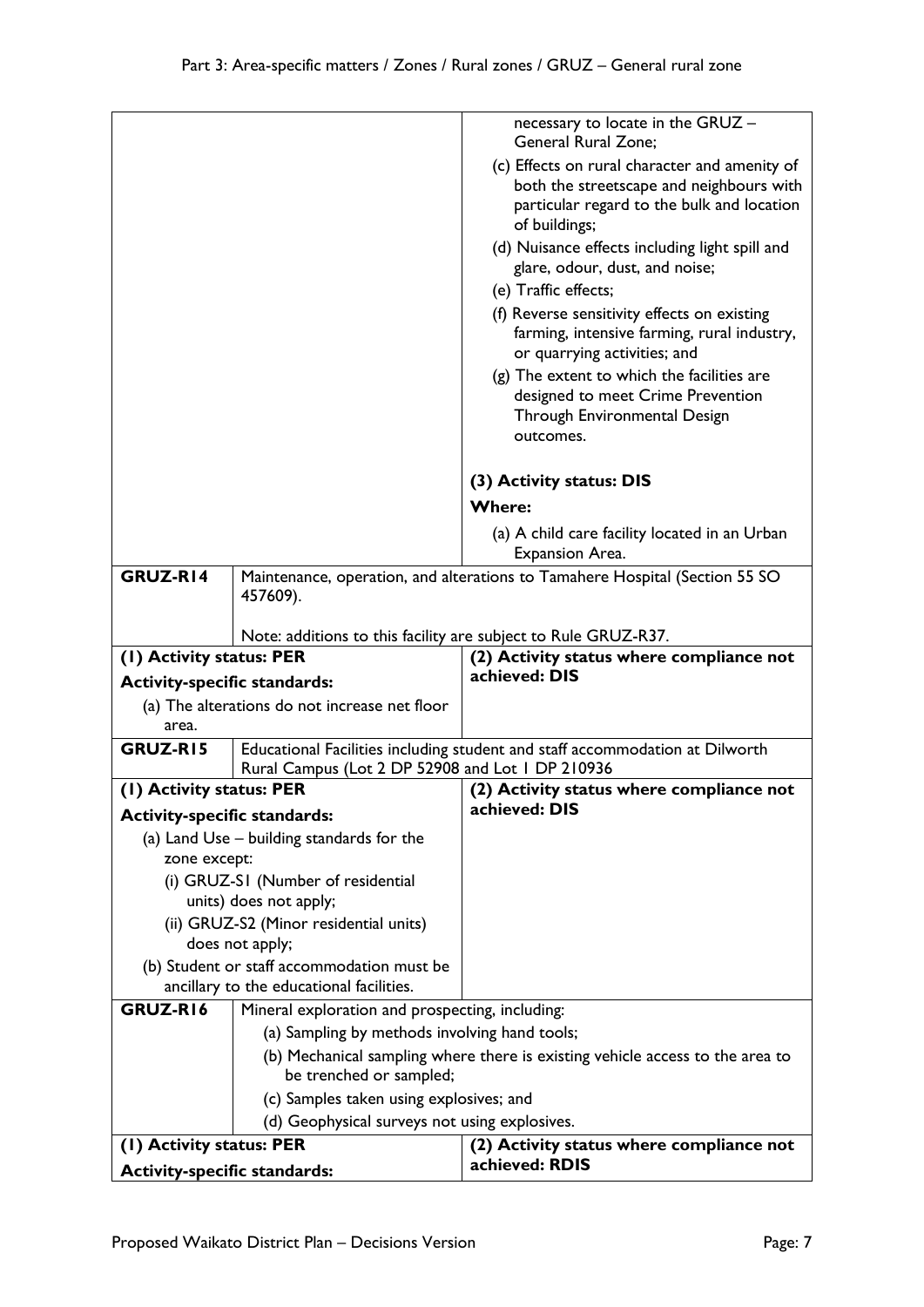| (a) Shall not be located within all or part of<br>any of the following landscape and natural | Council's discretion is restricted to the<br>following matters:                        |
|----------------------------------------------------------------------------------------------|----------------------------------------------------------------------------------------|
| character areas:                                                                             | (a) Separation from sensitive activities;                                              |
| (i) Outstanding Natural Feature;                                                             |                                                                                        |
| (ii) Outstanding Natural Landscape;                                                          | (b) The visual and amenity effects of<br>stockpiles;                                   |
|                                                                                              |                                                                                        |
| (iii) High natural character area;                                                           | (c) Amenity effects relating to the hours of                                           |
| (iv) Outstanding Natural Character area.                                                     | operation and noise;                                                                   |
| (b) All drilling is limited to 150mm in                                                      | (d) Landscape and ecological effects;                                                  |
| diameter and a density of one drill site<br>per hectare.                                     | (e) Effects on waterbodies, riparian margins,<br>and wetlands;                         |
| (c) The cumulative length of trenching or                                                    | (f) Site restoration; and                                                              |
| sampling does not exceed 50 lineal                                                           | (g) Financial contributions towards                                                    |
| metres per hectare.                                                                          | landscaping, site restoration, and roading.                                            |
| (d) Where areas are disturbed, topsoil shall                                                 |                                                                                        |
| be stockpiled and replaced over such                                                         |                                                                                        |
| areas, and the site shall be rehabilitated                                                   |                                                                                        |
| and restored generally to its original                                                       |                                                                                        |
| condition within I month of sampling                                                         |                                                                                        |
| being completed.                                                                             |                                                                                        |
| (e) The use of explosives for sampling shall                                                 |                                                                                        |
| only occur between 7:00am to 7:00pm.                                                         |                                                                                        |
| GRUZ-RI7<br>Free range pig or poultry farming, and poultry hatcheries                        |                                                                                        |
| (1) Activity status: PER                                                                     | (2) Activity status where compliance not                                               |
|                                                                                              | achieved: n/a                                                                          |
|                                                                                              |                                                                                        |
| <b>Activity-specific standards:</b>                                                          |                                                                                        |
| Nil.                                                                                         |                                                                                        |
| GRUZ-RI8<br>Seasonal worker accommodation                                                    |                                                                                        |
| (1) Activity status: PER<br><b>Activity-specific standards:</b>                              | (2) Activity status where compliance not<br>achieved: RDIS                             |
|                                                                                              | <b>Council's discretion is restricted to the</b>                                       |
| (a) Is used solely for part of the year to                                                   | following matters:                                                                     |
| meet labour requirements for primary<br>production;                                          |                                                                                        |
|                                                                                              | (a) The effectiveness of methods to avoid,                                             |
| (b) Comprises of communal kitchen and                                                        | remedy, or mitigate the effects on                                                     |
| eating areas and separate sleeping and<br>ablution facilities;                               | existing activities, including the provision<br>of screening, landscaping, and methods |
| (c) Accommodates no more than 12                                                             | for noise control; and                                                                 |
| workers; and                                                                                 | (b) The extent to which the application                                                |
|                                                                                              | complies with the Code of Practice for                                                 |
| (d) Complies with Code of Practice for Able<br>Bodied Seasonal Workers, published by         | Able Bodied Seasonal Workers,                                                          |
| Dept of Building and Housing 2008.                                                           | published by the Department of Building                                                |
|                                                                                              | and Housing 2008.                                                                      |
| GRUZ-RI9<br>Recreational hunting and freshwater fishing                                      |                                                                                        |
| (1) Activity status: PER                                                                     | (2) Activity status where compliance not                                               |
|                                                                                              | achieved: n/a                                                                          |
| <b>Activity-specific standards:</b>                                                          |                                                                                        |
| Nil.                                                                                         |                                                                                        |
| GRUZ-R20<br>Gardening                                                                        |                                                                                        |
| (1) Activity status: PER                                                                     | (2) Activity status where compliance not                                               |
| <b>Activity-specific standards:</b><br>Nil.                                                  | achieved: n/a                                                                          |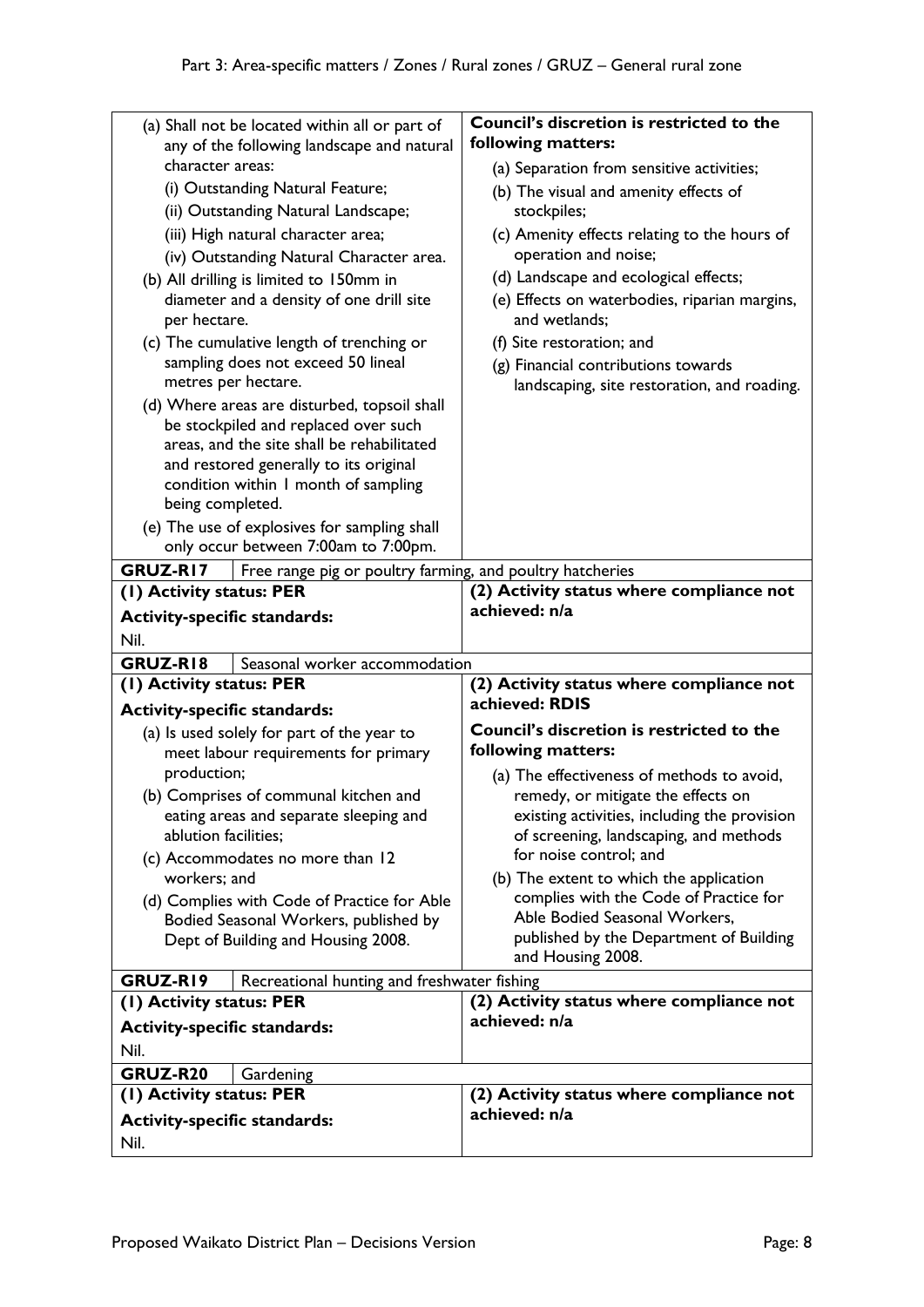| GRUZ-R21                            | sites existing as of 18 July 2018                                             | Buildings, structures and sensitive land use within the National Grid Yard on |
|-------------------------------------|-------------------------------------------------------------------------------|-------------------------------------------------------------------------------|
| (1) Activity status: PER            |                                                                               | (2) Activity status where compliance not                                      |
| <b>Activity-specific standards:</b> |                                                                               | achieved: NC                                                                  |
|                                     | (a) Within National Grid Yard:                                                |                                                                               |
|                                     | (i) Building alterations and additions to an                                  |                                                                               |
|                                     | existing building or structure that                                           |                                                                               |
|                                     | does not involve an increase in the                                           |                                                                               |
|                                     | building height or footprint; or                                              |                                                                               |
|                                     | (ii) Infrastructure (other than for the                                       |                                                                               |
|                                     | reticulation and storage of water for                                         |                                                                               |
|                                     | irrigation purposes) undertaken by a                                          |                                                                               |
|                                     | network utility operator as defined in                                        |                                                                               |
|                                     | the Resource Management Act 1991;                                             |                                                                               |
| or                                  |                                                                               |                                                                               |
|                                     | (iii) Non-habitable buildings or structures                                   |                                                                               |
|                                     | for farming activities in rural zones<br>including accessory structures and   |                                                                               |
|                                     | yards for milking/dairy sheds (but not                                        |                                                                               |
|                                     | including any intensive farming                                               |                                                                               |
|                                     | buildings, commercial greenhouses                                             |                                                                               |
|                                     | and milking/dairy sheds); or                                                  |                                                                               |
|                                     | (iv) Non-habitable horticultural buildings;                                   |                                                                               |
| or                                  |                                                                               |                                                                               |
|                                     | (v) Artificial crop protection and support                                    |                                                                               |
|                                     | structures (excluding commercial                                              |                                                                               |
|                                     | greenhouses and Pseudomonas                                                   |                                                                               |
|                                     | syringae pv. Actinidiae (Psa) disease                                         |                                                                               |
|                                     | control structures);                                                          |                                                                               |
|                                     | (vi) Fences less than 2.5m in height,                                         |                                                                               |
|                                     | measured from the natural ground<br>level immediately below the structure;    |                                                                               |
| and                                 |                                                                               |                                                                               |
|                                     | (vii) Minor structures associated with                                        |                                                                               |
|                                     | farming activity that are not situated                                        |                                                                               |
|                                     | within 12m of the outer visible                                               |                                                                               |
|                                     | foundation of any National Grid                                               |                                                                               |
|                                     | tower or 10m of the outer visible                                             |                                                                               |
|                                     | foundation of a National Grid tower,                                          |                                                                               |
|                                     | including: fences, gates, stock                                               |                                                                               |
|                                     | exclusion structures, cattle-stops,                                           |                                                                               |
|                                     | stock underpasses, stock bridges and<br>culvert crossings, and drinking water |                                                                               |
|                                     | supply pipelines, troughs, and water                                          |                                                                               |
|                                     | storage tanks.                                                                |                                                                               |
|                                     | (b) All buildings or structures permitted by                                  |                                                                               |
|                                     | Rule GRUZ-R21(1)(a) must:                                                     |                                                                               |
|                                     | (i) Comply with the New Zealand                                               |                                                                               |
|                                     | <b>Electrical Code of Practice for</b>                                        |                                                                               |
|                                     | Electrical Safe Distances 34:2001 ISSN                                        |                                                                               |
|                                     | 0114-0663 under all National Grid                                             |                                                                               |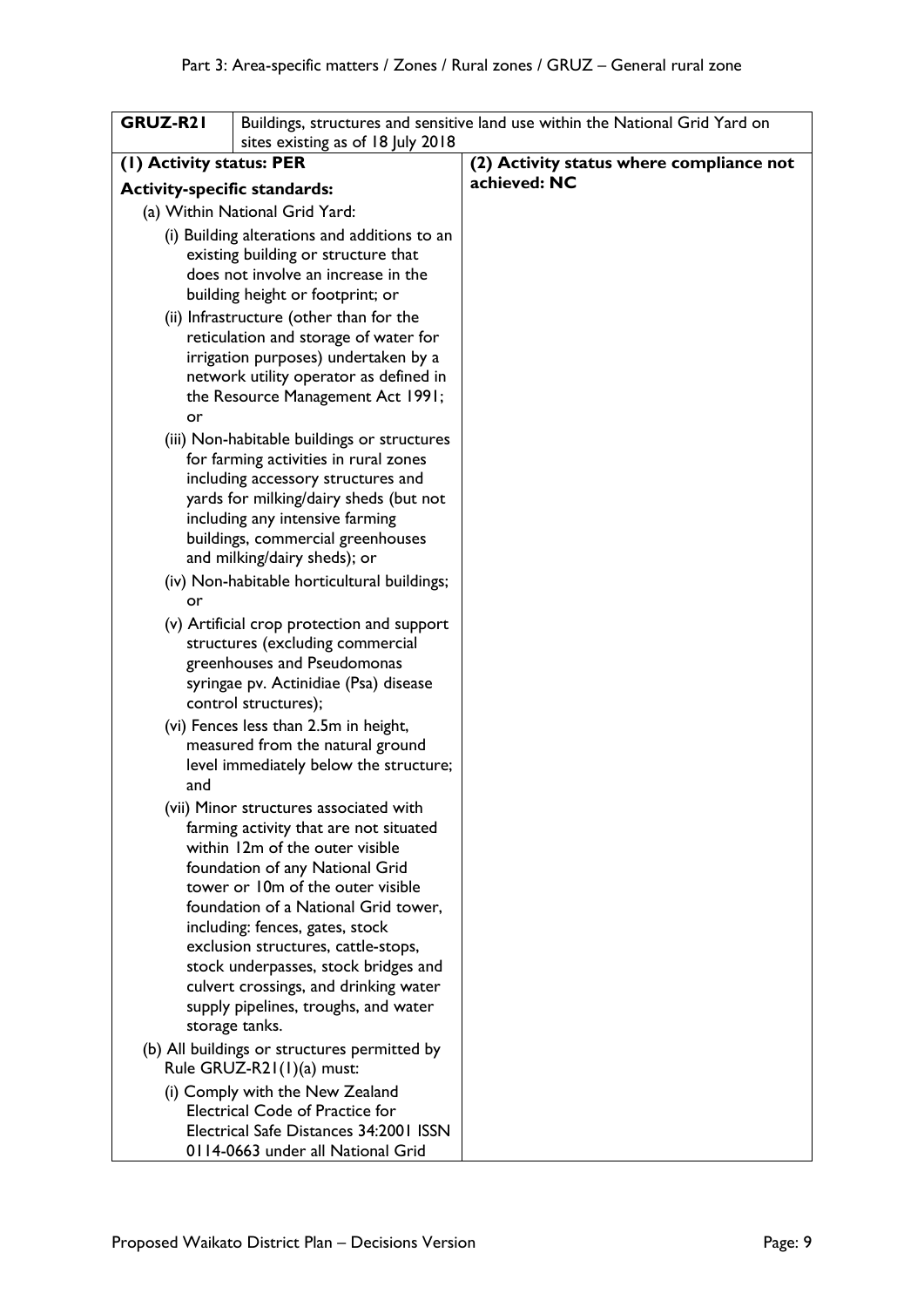| transmission line operating conditions;<br>and                                      |                                                            |
|-------------------------------------------------------------------------------------|------------------------------------------------------------|
| (1) Locate a minimum 12m from the                                                   |                                                            |
| outer visible foundation of any                                                     |                                                            |
| National Grid support structure                                                     |                                                            |
| foundation and associated stay<br>wire, unless it is:                               |                                                            |
| (2) A building or structure where                                                   |                                                            |
| Transpower has given written                                                        |                                                            |
| approval in accordance with clause<br>2.4.1 of the NZECP; or                        |                                                            |
| (3) Fences less than 2.5m in height,                                                |                                                            |
| measured from the natural ground                                                    |                                                            |
| level immediately below the<br>structure, and located a minimum                     |                                                            |
| of 5m from the nearest National                                                     |                                                            |
| Grid support structure foundation;                                                  |                                                            |
| or                                                                                  |                                                            |
| (ii) Network utilities (other than for the<br>reticulation and storage of water for |                                                            |
| irrigation purposes) or any part of                                                 |                                                            |
| electricity infrastructure undertaken                                               |                                                            |
| by a network utility operator as<br>defined in the Resource Management              |                                                            |
| Act 1991, that connects to the                                                      |                                                            |
| National Grid; and                                                                  |                                                            |
| (iii) Not permanently physically impede                                             |                                                            |
| existing vehicular access to a National<br>Grid support structure;                  |                                                            |
| (c) Artificial crop protection structures and                                       |                                                            |
| support structures between 8m and 12m                                               |                                                            |
| from a pole support structure but not a                                             |                                                            |
| tower and any associated guy wire that:<br>(i) Meet the requirements of the NZECP   |                                                            |
| 34:2001 ISSN 0114-0663 for                                                          |                                                            |
| separation distances from the                                                       |                                                            |
| conductor;                                                                          |                                                            |
| (ii) Are no higher than 2.5m;<br>(iii) Are removable or temporary, to               |                                                            |
| allow a clear working space of at least                                             |                                                            |
| 12 metres from the pole when                                                        |                                                            |
| necessary for maintenance and                                                       |                                                            |
| emergency repair purposes;<br>(iv) Allow all-weather access to the pole             |                                                            |
| and a sufficient area for maintenance                                               |                                                            |
| equipment, including a crane.                                                       |                                                            |
| GRUZ-R22<br>Construction or alteration of a building for a sensitive land use       |                                                            |
| (I) Activity status: PER                                                            | (2) Activity status where compliance not<br>achieved: RDIS |
| <b>Activity-specific standards:</b>                                                 | Council's discretion is restricted to the                  |
| (a) The construction or alteration of a<br>building for a sensitive land use that   | following matters:                                         |
|                                                                                     | (a) Effects on the amenity values of the site;             |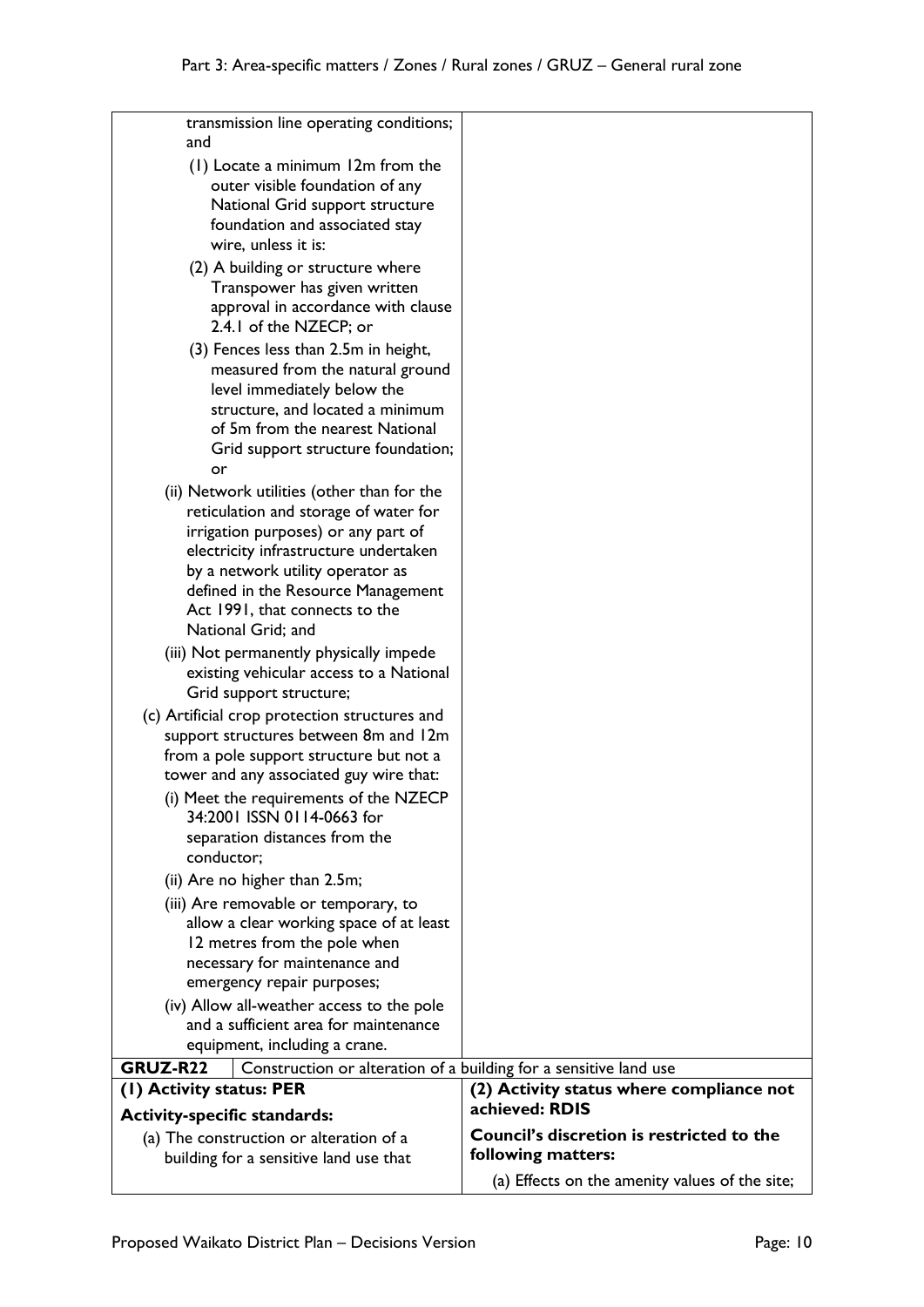| standards:                              | complies with all of the following                                       | (b) The risk of electrical hazards affecting<br>the safety of people;               |
|-----------------------------------------|--------------------------------------------------------------------------|-------------------------------------------------------------------------------------|
|                                         | (i) It is set back a minimum of 10m from                                 | (c) The risk of damage to property; and                                             |
| the centre of line of any electrical    |                                                                          | (d) Effects on the operation, maintenance                                           |
| distribution or transmission lines, not |                                                                          | and upgrading of the electrical                                                     |
|                                         | associated with the National Grid,                                       | distribution or transmission lines.                                                 |
|                                         | that operate at a voltage of up to                                       |                                                                                     |
| II0kV; or                               |                                                                          |                                                                                     |
|                                         | (ii) It is set back a minimum of 12m from                                |                                                                                     |
|                                         | the centre of line of any electrical                                     |                                                                                     |
|                                         | distribution or transmission lines, not                                  |                                                                                     |
|                                         | associated with the National Grid,                                       |                                                                                     |
|                                         | that operate at a voltage of II0kV or                                    |                                                                                     |
| more.                                   |                                                                          |                                                                                     |
| GRUZ-R23                                |                                                                          | Construction, demolition, addition, and alteration of a building or structure       |
| (1) Activity status: PER                |                                                                          | (2) Activity status where compliance not                                            |
| <b>Activity-specific standards:</b>     |                                                                          | achieved: n/a                                                                       |
| Nil                                     |                                                                          |                                                                                     |
| GRUZ-R24                                |                                                                          | An agricultural or horticultural research activity, including laboratories and      |
|                                         |                                                                          | administrative facilities within the Agricultural Research Centres specific control |
|                                         | area identified on the planning maps                                     |                                                                                     |
| (1) Activity status: PER                |                                                                          | (2) Activity status where compliance not                                            |
| <b>Activity-specific standards:</b>     |                                                                          | achieved: n/a                                                                       |
| Nil                                     |                                                                          |                                                                                     |
| GRUZ-R25                                |                                                                          | An educational facility, including conference and teaching facilities within the    |
|                                         |                                                                          |                                                                                     |
|                                         |                                                                          |                                                                                     |
|                                         | maps                                                                     | Agricultural Research Centres specific control area identified on the planning      |
| (I) Activity status: PER                |                                                                          | (2) Activity status where compliance not                                            |
| <b>Activity-specific standards:</b>     |                                                                          | achieved: DIS                                                                       |
|                                         | (a) That is incidental to agricultural or                                |                                                                                     |
|                                         | horticultural research.                                                  |                                                                                     |
| GRUZ-R26                                |                                                                          |                                                                                     |
|                                         |                                                                          | An industrial activity within the Agricultural Research Centres specific control    |
| (1) Activity status: PER                | area identified on the planning maps                                     | (2) Activity status where compliance not                                            |
|                                         |                                                                          | achieved: DIS                                                                       |
| <b>Activity-specific standards:</b>     |                                                                          |                                                                                     |
|                                         | (a) That is incidental to agricultural or<br>horticultural research.     |                                                                                     |
|                                         |                                                                          |                                                                                     |
| GRUZ-R27                                |                                                                          | A trade or engineering workshop within the Agricultural Research Centres            |
|                                         | specific control area identified on the planning maps                    | (2) Activity status where compliance not                                            |
| (1) Activity status: PER                |                                                                          | achieved: DIS                                                                       |
| <b>Activity-specific standards:</b>     |                                                                          |                                                                                     |
|                                         | (a) That is incidental to agricultural or<br>horticultural research.     |                                                                                     |
|                                         |                                                                          |                                                                                     |
| GRUZ-R28                                | identified on the planning maps                                          | Intensive farming within the Agricultural Research Centres specific control area    |
| (1) Activity status: PER                |                                                                          | (2) Activity status where compliance not                                            |
| <b>Activity-specific standards:</b>     |                                                                          | achieved: DIS                                                                       |
|                                         | (a) That is incidental to agricultural or<br>horticultural research; and |                                                                                     |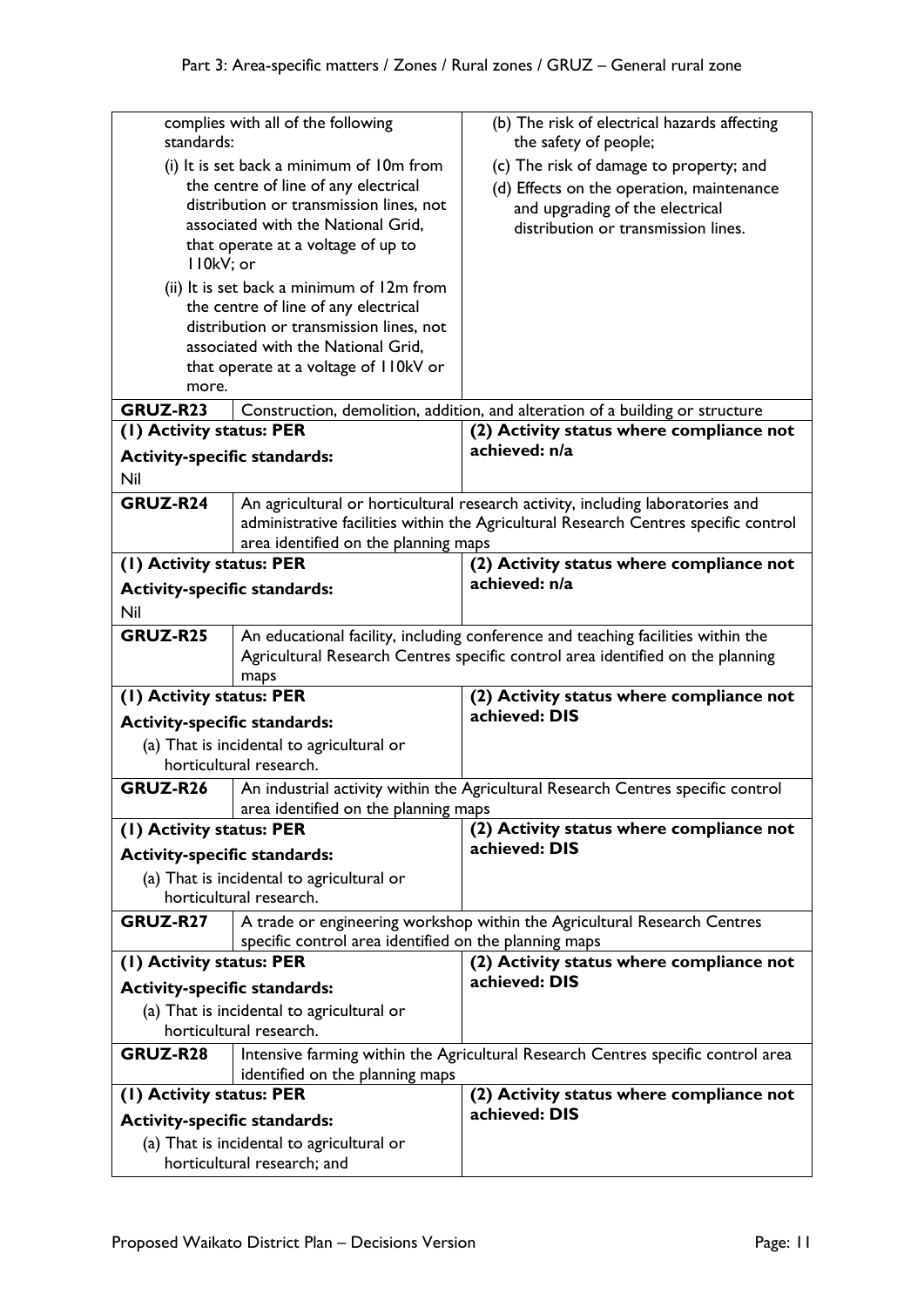| (b) Where an associated building and animal |                                                                          |                                                                                                                                                                |
|---------------------------------------------|--------------------------------------------------------------------------|----------------------------------------------------------------------------------------------------------------------------------------------------------------|
| feedlot are located at least 200m inside    |                                                                          |                                                                                                                                                                |
| any boundary of an Agricultural Research    |                                                                          |                                                                                                                                                                |
| Centre site.                                |                                                                          |                                                                                                                                                                |
| GRUZ-R29                                    |                                                                          | The on-site disposal or storage of solid organic waste or cleanfill within the                                                                                 |
|                                             | maps                                                                     | Agricultural Research Centres specific control area identified on the planning                                                                                 |
| (1) Activity status: PER                    |                                                                          | (2) Activity status where compliance not                                                                                                                       |
| <b>Activity-specific standards:</b>         |                                                                          | achieved: DIS                                                                                                                                                  |
|                                             |                                                                          |                                                                                                                                                                |
|                                             | (a) That is incidental to agricultural or<br>horticultural research; and |                                                                                                                                                                |
|                                             | (b) Where the solid organic waste or                                     |                                                                                                                                                                |
|                                             | cleanfill is generated on the site.                                      |                                                                                                                                                                |
| GRUZ-R30                                    | A staff facility, including:                                             |                                                                                                                                                                |
|                                             | (a) A recreational facility                                              |                                                                                                                                                                |
|                                             | (b) Staff residential units                                              |                                                                                                                                                                |
|                                             | (c) Cafeterias and cafés                                                 |                                                                                                                                                                |
|                                             |                                                                          |                                                                                                                                                                |
|                                             | (d) Social clubs                                                         |                                                                                                                                                                |
|                                             |                                                                          | within the Agricultural Research Centres specific control area identified on the                                                                               |
|                                             | planning maps                                                            |                                                                                                                                                                |
| (2) Activity status: PER                    |                                                                          | (3) Activity status where compliance not                                                                                                                       |
| <b>Activity-specific standards:</b>         |                                                                          | achieved: DIS                                                                                                                                                  |
|                                             | (a) That is incidental to agricultural or                                |                                                                                                                                                                |
|                                             | horticultural research.                                                  |                                                                                                                                                                |
| GRUZ-R31                                    |                                                                          | Coal related activities within the Huntly Power Station - Coal and Ash                                                                                         |
|                                             |                                                                          | Management specific control area identified on the planning maps                                                                                               |
| (1) Activity status: PER                    |                                                                          | (2) Activity status where compliance not                                                                                                                       |
| <b>Activity-specific standards:</b>         |                                                                          | achieved: DIS                                                                                                                                                  |
|                                             | (a) Coal related activities within the Huntly                            |                                                                                                                                                                |
|                                             | Power Station - Coal and Ash                                             |                                                                                                                                                                |
|                                             | Management specific control area                                         |                                                                                                                                                                |
|                                             | identified on the planning maps involving:                               |                                                                                                                                                                |
| (i) Stockpiling;                            |                                                                          |                                                                                                                                                                |
|                                             | (ii) Screening and sorting;                                              |                                                                                                                                                                |
| (iii) Use of transportation conveyors;      |                                                                          |                                                                                                                                                                |
| (iv) Erection, operation, and maintenance   |                                                                          |                                                                                                                                                                |
| of loading and unloading facilities; and    |                                                                          |                                                                                                                                                                |
| (v) An activity that is ancillary to those  |                                                                          |                                                                                                                                                                |
|                                             | listed in $(i) - (iv)$ above.                                            |                                                                                                                                                                |
| GRUZ-R32                                    |                                                                          | The management, stockpiling, transportation, and disposal of coal ash and coal<br>ash water within the Huntly Power Station - Coal and Ash Management specific |
|                                             | control area identified on the planning maps                             |                                                                                                                                                                |
| (1) Activity status: PER                    |                                                                          | (2) Activity status where compliance not                                                                                                                       |
| <b>Activity-specific standards:</b>         |                                                                          | achieved: RDIS                                                                                                                                                 |
|                                             | (a) The management, stockpiling,                                         | Council's discretion is restricted to the                                                                                                                      |
|                                             | transportation, and disposal of coal ash                                 | following matters:                                                                                                                                             |
|                                             | and coal ash water where:                                                | (a) Visual amenity; and                                                                                                                                        |
|                                             |                                                                          | (b) Traffic effects.                                                                                                                                           |
|                                             |                                                                          |                                                                                                                                                                |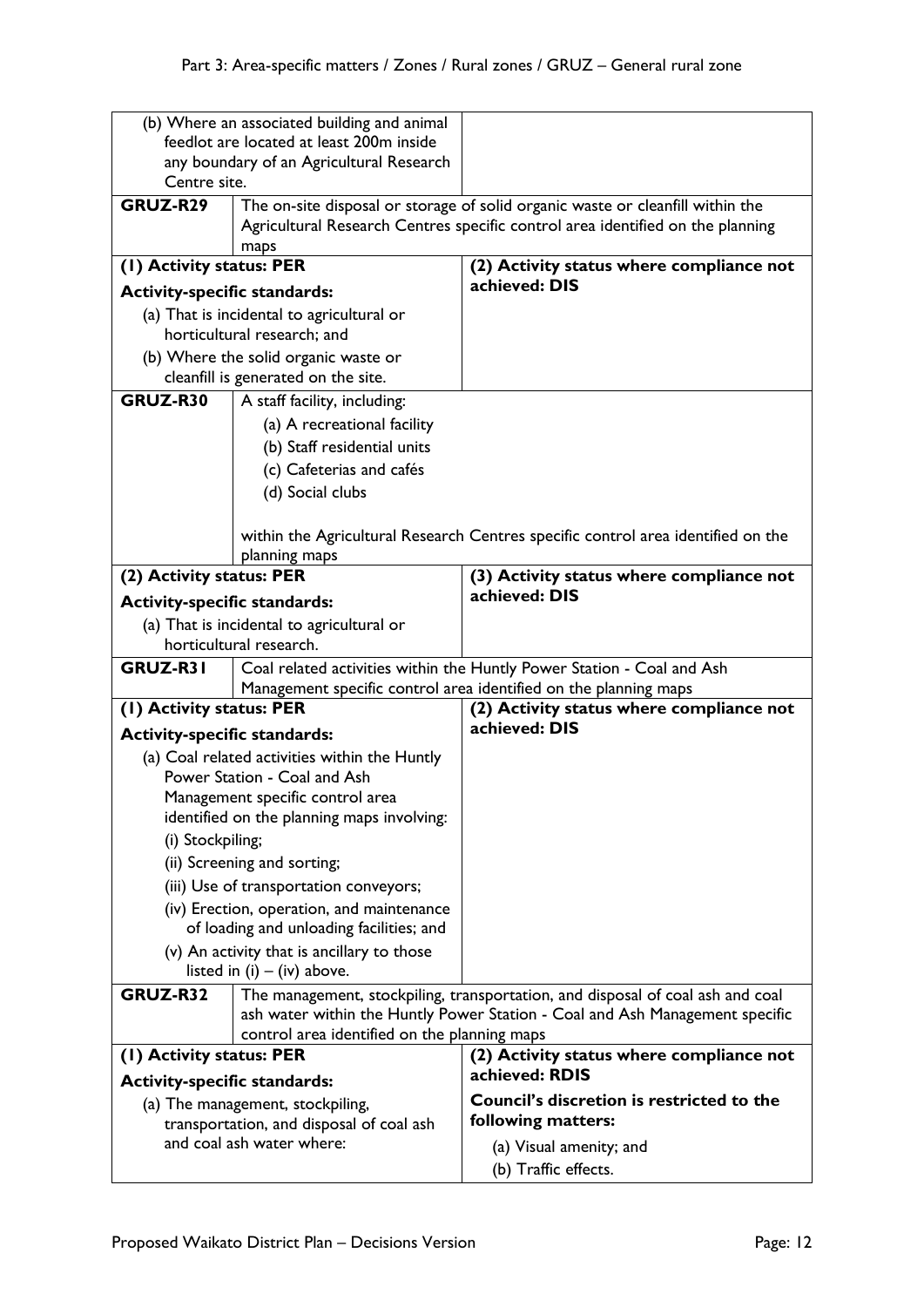|                                                                      | (i) These materials are transported<br>between the Huntly Power Station |                                                                                 |
|----------------------------------------------------------------------|-------------------------------------------------------------------------|---------------------------------------------------------------------------------|
|                                                                      |                                                                         |                                                                                 |
|                                                                      | and the ash ponds located adjacent to                                   |                                                                                 |
| Te Ohaaki Road via the pipeline<br>located within the Huntly Power   |                                                                         |                                                                                 |
| Station - Coal and Ash Management                                    |                                                                         |                                                                                 |
| specific control area;                                               |                                                                         |                                                                                 |
|                                                                      |                                                                         |                                                                                 |
| (ii) They involve the operation and                                  |                                                                         |                                                                                 |
| maintenance of the ash disposal ponds                                |                                                                         |                                                                                 |
| located adjacent to Te Ohaaki Road<br>within within the Huntly Power |                                                                         |                                                                                 |
|                                                                      | Station - Coal and Ash Management                                       |                                                                                 |
|                                                                      | specific control area; and                                              |                                                                                 |
|                                                                      | (iii) They involve the transportation of                                |                                                                                 |
|                                                                      | ash from the ash ponds to a long-term                                   |                                                                                 |
|                                                                      | disposal facility, provided the heavy                                   |                                                                                 |
|                                                                      | vehicle movement are not more than                                      |                                                                                 |
| 85 per day.                                                          |                                                                         |                                                                                 |
| GRUZ-R33                                                             |                                                                         | Energy corridor – transportation of minerals and substances within the Huntly   |
|                                                                      |                                                                         | Power Station - Coal and Ash Management specific control area identified on the |
|                                                                      | planning maps                                                           |                                                                                 |
| (I) Activity status: PER                                             |                                                                         | (2) Activity status where compliance not                                        |
| <b>Activity-specific standards:</b>                                  |                                                                         | achieved: RDIS                                                                  |
|                                                                      | (a) The transportation of minerals and                                  | <b>Council's discretion is restricted to the</b>                                |
|                                                                      | substances in an energy corridor must                                   | following matters:                                                              |
|                                                                      | comply with all the following standards:                                | (a) Adverse amenity effects.                                                    |
|                                                                      | (i) be limited to coal ash, aggregate,                                  |                                                                                 |
|                                                                      | overburden, cleanfill, wastewater and                                   |                                                                                 |
|                                                                      | other liquids (other than a hazardous                                   |                                                                                 |
| substance);                                                          |                                                                         |                                                                                 |
| dust: and                                                            | (ii) not deposit discernible minerals or                                |                                                                                 |
| (iii) not result in odour identified outside                         |                                                                         |                                                                                 |
| the energy corridor.                                                 |                                                                         |                                                                                 |
| GRUZ-R34                                                             | Intensive farming                                                       |                                                                                 |
| (1) Activity status: RDIS                                            |                                                                         | (2) Activity status where compliance not                                        |
| <b>Activity-specific standards:</b>                                  |                                                                         | achieved: DIS                                                                   |
| Nil.                                                                 |                                                                         |                                                                                 |
| following matters:                                                   | Council's discretion is restricted to the                               |                                                                                 |
|                                                                      | (a) Intensive Farming that meets all of the<br>following standards:     |                                                                                 |
| zone;                                                                | (i) Land use - effects standards for the                                |                                                                                 |
| zone;                                                                |                                                                         |                                                                                 |
|                                                                      | (ii) Land use – building standards for the                              |                                                                                 |
|                                                                      |                                                                         |                                                                                 |
|                                                                      | (iii) Building coverage does not exceed<br>3% of the site:              |                                                                                 |
|                                                                      |                                                                         |                                                                                 |
|                                                                      | (1) GRUZ-S9 - GRUZ-S11 (Building<br>coverage) does not apply;           |                                                                                 |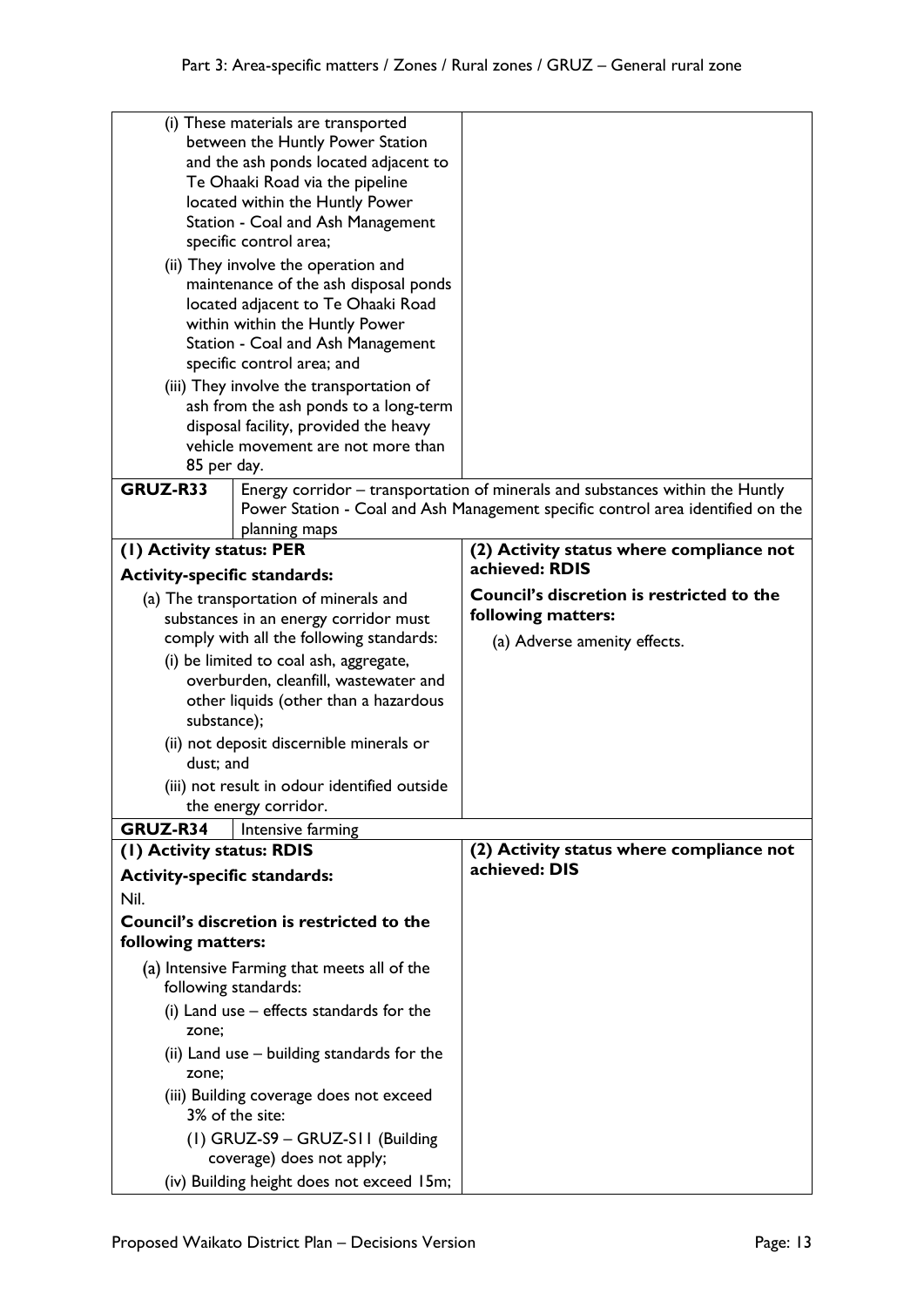| (1) GRUZ-S4 - GRUZ-S7 (Building<br>height) does not apply. |  |
|------------------------------------------------------------|--|
| (b) Intensive farming s not located in:                    |  |
| (i) An Outstanding Natural Feature;                        |  |
| (ii) An Outstanding Natural Landscape;                     |  |
| (iii) An Outstanding Natural Character                     |  |
| Area; or                                                   |  |
| (iv) A High Natural Character Area.                        |  |
| (c) For intensive pig farming, buildings and               |  |
| outdoor enclosures are set back at least:                  |  |
| (i) 300 metres from any site boundary;                     |  |
| (ii) From any boundary of a $GRZ -$                        |  |
| General residential zone, MRZ -                            |  |
| Medium density residential zone,                           |  |
| LLRZ - Large lot residential zone,                         |  |
| SETZ - Settlement zone or RLZ -<br>Rural lifestyle zone:   |  |
| (1) 1200 metres (500 or fewer less                         |  |
| pigs); or                                                  |  |
| (2) 2000 metres (more than 500 pigs).                      |  |
| (d) For housed or free-range poultry that                  |  |
| meets the definition for intensive farming                 |  |
| and all other intensive farming, buildings                 |  |
| and outdoor enclosures are set back at                     |  |
| least:                                                     |  |
| (i) 300 metres from any site boundary;<br>and              |  |
| (ii) 500 metres from any boundary of a                     |  |
| GRZ - General Residential, MRZ -                           |  |
| Medium Density Residential, LLRZ -                         |  |
| Large Lot Residential, SETZ -                              |  |
| Settlement or RLZ - Rural Lifestyle                        |  |
| Zone.                                                      |  |
| (iii) The extent to which the activity may                 |  |
| adversely impact on the noise<br>environment.              |  |
|                                                            |  |
| <b>Council's discretion is restricted to the</b>           |  |
| following matters:                                         |  |
| (e) Traffic effects;                                       |  |
| (f) Effects on amenity values, including                   |  |
| odour, visual impact, landscaping;                         |  |
| (g) Location, type and scale of development;<br>and        |  |
| (h) Noise effects.;                                        |  |
| (i) Odour and dust effects, except where a                 |  |
| Certificate of Compliance or resource                      |  |
| consent has been obtained from the                         |  |
| Waikato Regional Council for air                           |  |
| discharges; and                                            |  |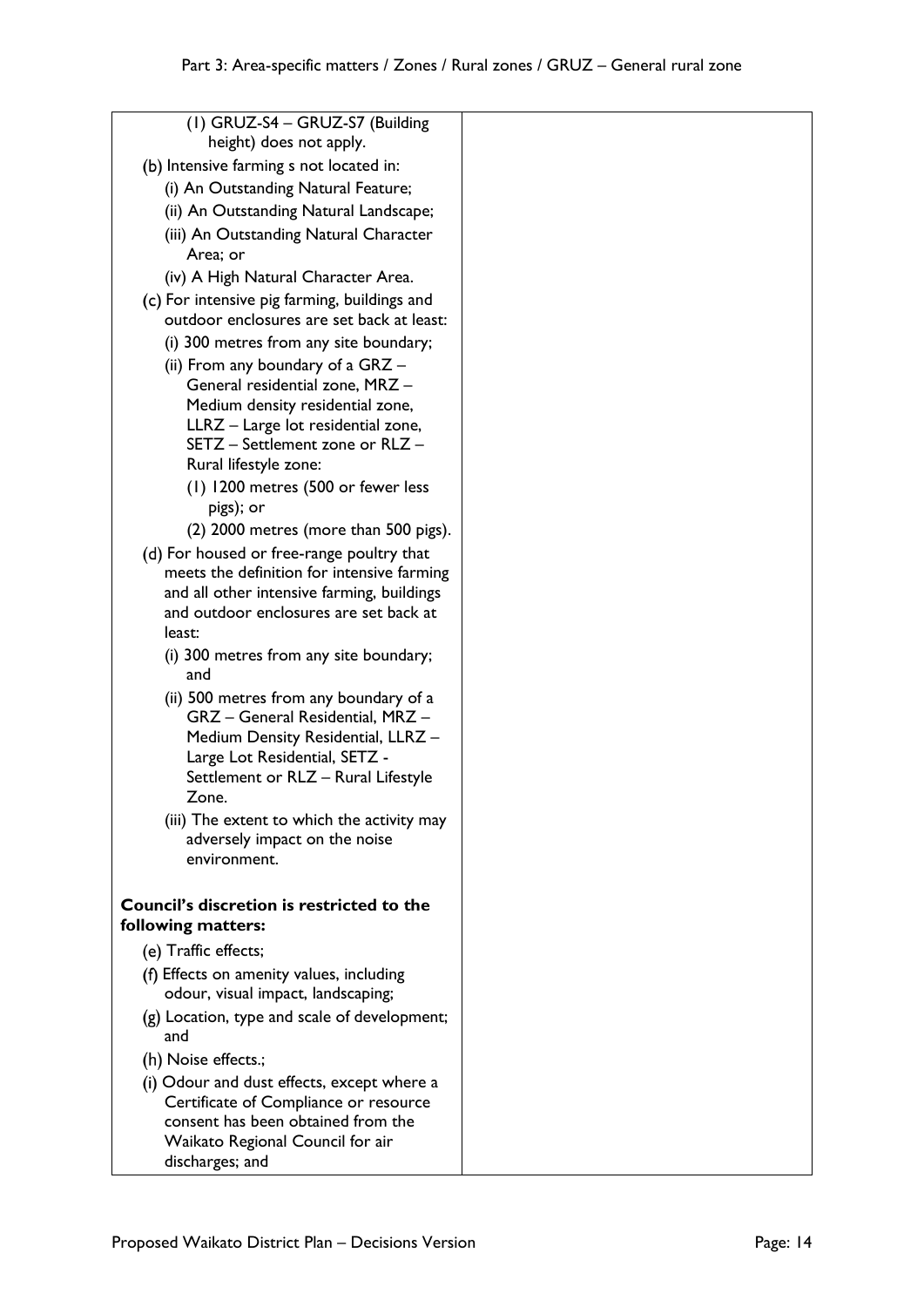|                                                                                                                                                                                                                 | (j) The extent to which the farm will                                                     |                                                                                                                                                       |
|-----------------------------------------------------------------------------------------------------------------------------------------------------------------------------------------------------------------|-------------------------------------------------------------------------------------------|-------------------------------------------------------------------------------------------------------------------------------------------------------|
| operate in accordance with an approved                                                                                                                                                                          |                                                                                           |                                                                                                                                                       |
| farm Environment Plan or relevant<br>industry codes of practice.                                                                                                                                                |                                                                                           |                                                                                                                                                       |
|                                                                                                                                                                                                                 |                                                                                           |                                                                                                                                                       |
| GRUZ-R35                                                                                                                                                                                                        |                                                                                           | Rural Industry, including packhouses and coolstores that handle produce<br>sourced from other sites, feed mills and animal feed production, and rural |
| (I) Activity status: RDIS                                                                                                                                                                                       | contractors' depots                                                                       | (2) Activity status where compliance not                                                                                                              |
|                                                                                                                                                                                                                 |                                                                                           | achieved: DIS                                                                                                                                         |
| <b>Activity-specific standards:</b>                                                                                                                                                                             |                                                                                           |                                                                                                                                                       |
| (a) Rural Industry, including packhouses and<br>coolstores that handle produce sourced<br>from other sites, feed mills and animal<br>feed production, and rural contractors'<br>depots; that meet the following |                                                                                           |                                                                                                                                                       |
| standards:                                                                                                                                                                                                      | (i) Not in an Urban Expansion Area; and                                                   |                                                                                                                                                       |
|                                                                                                                                                                                                                 | (ii) Is not an extractive activity.                                                       |                                                                                                                                                       |
|                                                                                                                                                                                                                 |                                                                                           |                                                                                                                                                       |
| Council's discretion is restricted to the<br>following matters:                                                                                                                                                 |                                                                                           |                                                                                                                                                       |
|                                                                                                                                                                                                                 | (b) The extent to which the scale and nature                                              |                                                                                                                                                       |
|                                                                                                                                                                                                                 | of the activity is consistent with managing                                               |                                                                                                                                                       |
|                                                                                                                                                                                                                 | urban growth through the consolidation                                                    |                                                                                                                                                       |
|                                                                                                                                                                                                                 | of townships and the extent to which it is                                                |                                                                                                                                                       |
|                                                                                                                                                                                                                 | necessary to locate in the GRUZ -<br>General rural zone;                                  |                                                                                                                                                       |
|                                                                                                                                                                                                                 |                                                                                           |                                                                                                                                                       |
|                                                                                                                                                                                                                 | (c) Effects on rural character and amenity of<br>both the streetscape and neighbours with |                                                                                                                                                       |
|                                                                                                                                                                                                                 | particular regard to the bulk and location                                                |                                                                                                                                                       |
| of buildings,                                                                                                                                                                                                   |                                                                                           |                                                                                                                                                       |
|                                                                                                                                                                                                                 | (d) Location, type and scale of development;                                              |                                                                                                                                                       |
|                                                                                                                                                                                                                 | (e) Nuisance effects including light spill and                                            |                                                                                                                                                       |
|                                                                                                                                                                                                                 | glare, odour, dust, noise; and                                                            |                                                                                                                                                       |
| (k) Traffic effects.                                                                                                                                                                                            |                                                                                           |                                                                                                                                                       |
| GRUZ-R36                                                                                                                                                                                                        |                                                                                           | Educational facilities that are primary or secondary schools not otherwise                                                                            |
|                                                                                                                                                                                                                 |                                                                                           | provided for as a permitted activity by Rule GRUZ-R15(1) or GRUZ-R25(1)                                                                               |
| (1) Activity status: RDIS                                                                                                                                                                                       |                                                                                           | (2) Activity status where compliance not                                                                                                              |
| <b>Activity-specific standards:</b>                                                                                                                                                                             |                                                                                           | achieved: DIS                                                                                                                                         |
|                                                                                                                                                                                                                 | (a) Educational facilities that are primary or                                            |                                                                                                                                                       |
|                                                                                                                                                                                                                 | secondary schools not otherwise                                                           |                                                                                                                                                       |
| provided for as a permitted activity by                                                                                                                                                                         |                                                                                           |                                                                                                                                                       |
| Rule GRUZ-R15(1) or GRUZ-R25(1)                                                                                                                                                                                 |                                                                                           |                                                                                                                                                       |
| which meet the following standard:                                                                                                                                                                              |                                                                                           |                                                                                                                                                       |
|                                                                                                                                                                                                                 | (i) Not in an Urban Expansion Area.                                                       |                                                                                                                                                       |
| following matters:                                                                                                                                                                                              | Council's discretion is restricted to the                                                 |                                                                                                                                                       |
|                                                                                                                                                                                                                 | (b) The extent to which the scale and nature                                              |                                                                                                                                                       |
|                                                                                                                                                                                                                 | of the activity is consistent with managing<br>urban growth through the consolidation     |                                                                                                                                                       |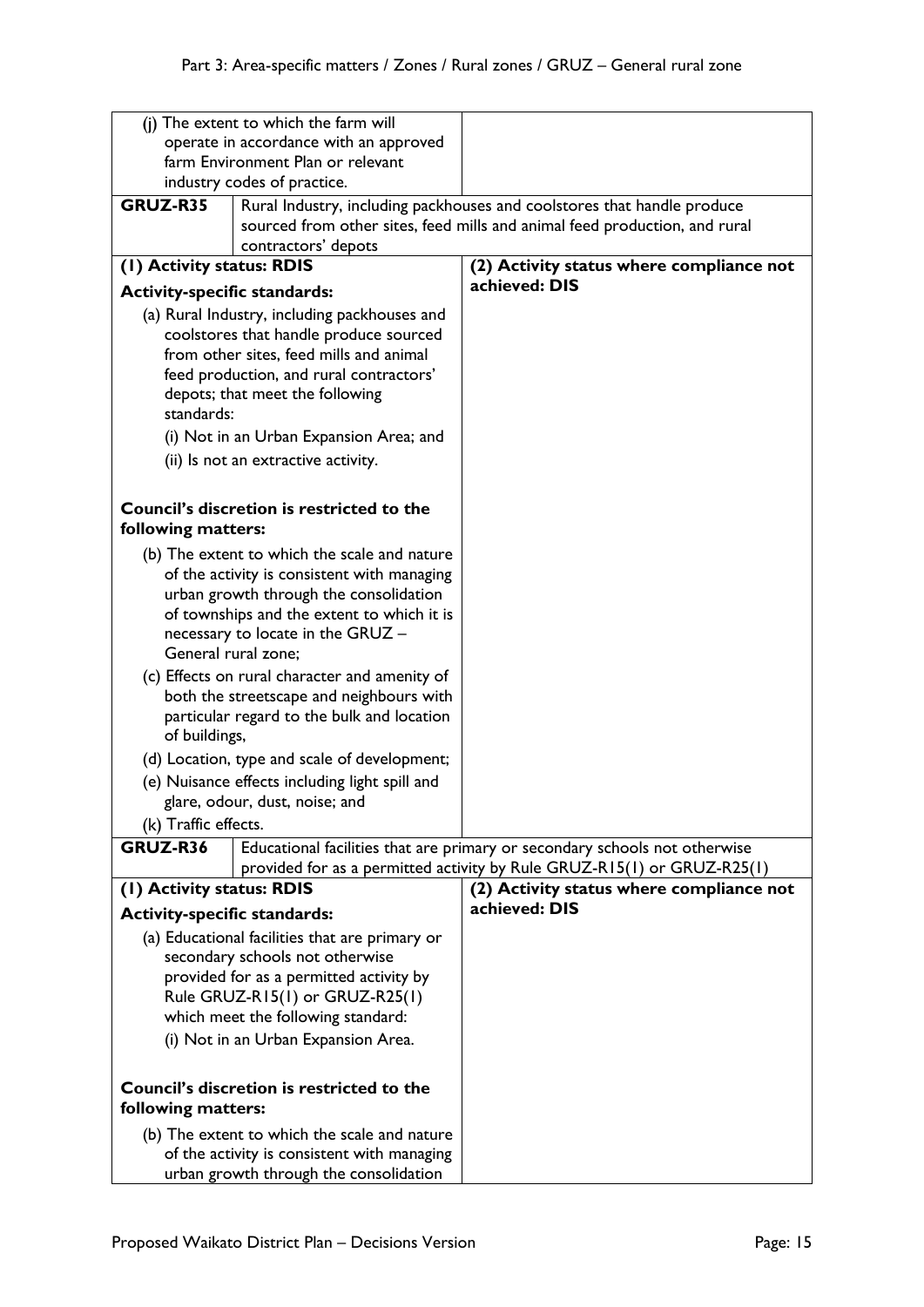| of townships and the extent to which it is<br>necessary to locate in the GRUZ - |  |
|---------------------------------------------------------------------------------|--|
| General rural zone;                                                             |  |
| (c) Effects on rural character and amenity of                                   |  |
| both the streetscape and neighbours with                                        |  |
| particular regard to the bulk and location                                      |  |
| of buildings;                                                                   |  |
| (d) Nuisance effects including light spill and                                  |  |
| glare, odour, dust, and noise;                                                  |  |
| (e) Traffic effects;                                                            |  |
| (f) Reverse sensitivity effects on existing                                     |  |
| farming, intensive farming, rural industry,                                     |  |
| or quarrying activities; and                                                    |  |
| $(g)$ The extent to which the facilities are                                    |  |
| designed to meet Crime Prevention                                               |  |
| Through Environmental Design                                                    |  |
| outcomes.                                                                       |  |
| GRUZ-R37<br>Community facility                                                  |  |
| (1) Activity status: RDIS<br>(2) Activity status where compliance not           |  |
| achieved: DIS<br><b>Activity-specific standards:</b>                            |  |
| (a) A Community facility which meets the                                        |  |
| following standard:                                                             |  |
| (i) Not in an Urban Expansion Area.                                             |  |
|                                                                                 |  |
| Council's discretion is restricted to the                                       |  |
| following matters:                                                              |  |
| (b) The extent to which the scale and nature                                    |  |
| of the activity is consistent with managing                                     |  |
| urban growth through the consolidation                                          |  |
| of townships and the extent to which it is                                      |  |
| necessary to locate in the GRUZ -                                               |  |
| General rural zone;                                                             |  |
| (c) Effects on rural character and amenity of                                   |  |
| both the streetscape and neighbours with                                        |  |
| particular regard to the bulk and location                                      |  |
| of buildings;                                                                   |  |
| (d) Nuisance effects including light spill and                                  |  |
| glare, odour, dust, and noise;                                                  |  |
| (e) Traffic effects;                                                            |  |
| (f) Reverse sensitivity effects on existing                                     |  |
| farming, intensive farming, rural industry,                                     |  |
| or quarrying activities; and                                                    |  |
| $(g)$ The extent to which the facilities are                                    |  |
| designed to meet Crime Prevention<br>Through Environmental Design               |  |
| outcomes.                                                                       |  |
| GRUZ-R38<br>Rural commercial                                                    |  |
| (2) Activity status where compliance not<br>(I) Activity status: RDIS           |  |
| achieved: DIS<br><b>Activity-specific standards:</b>                            |  |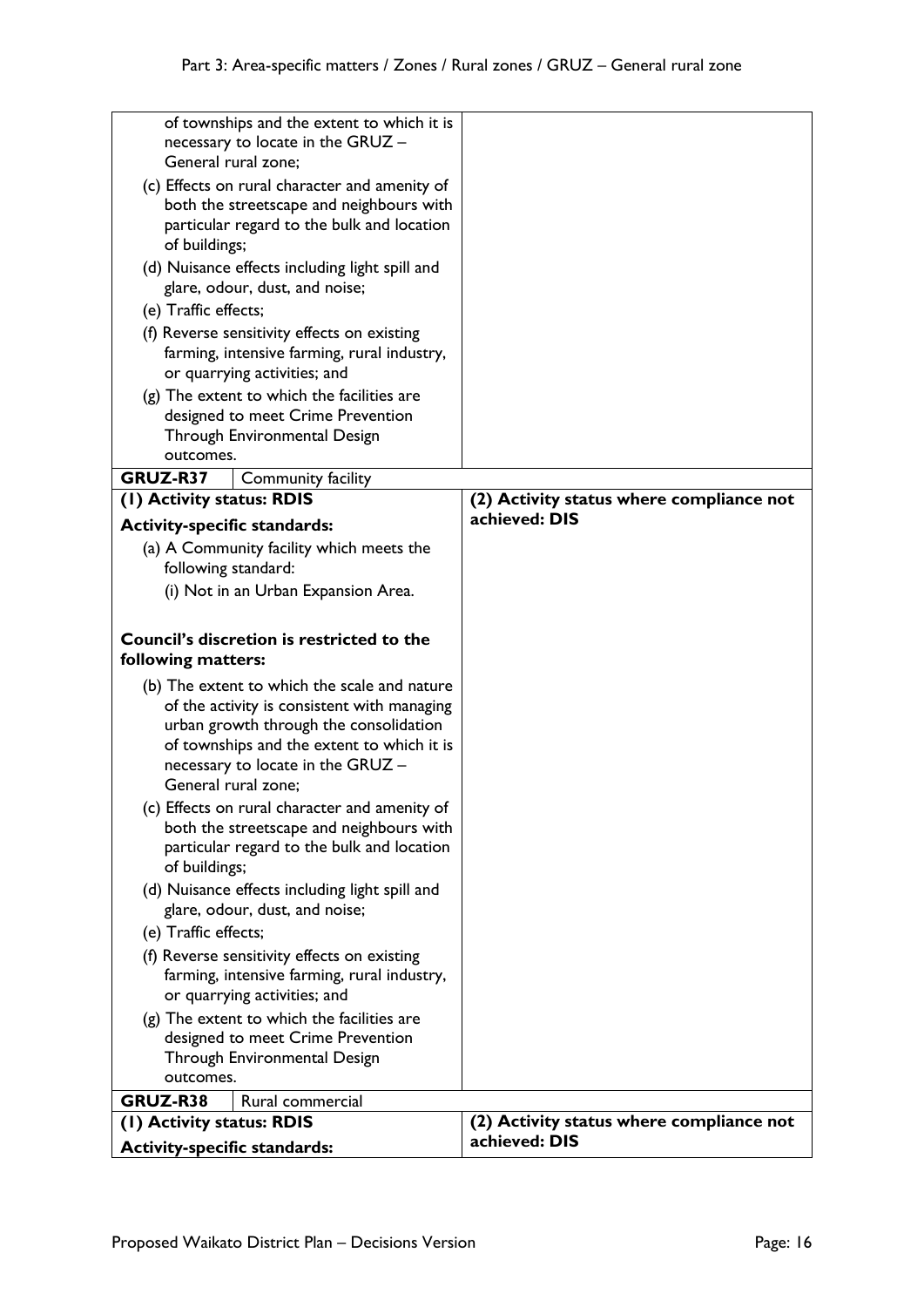| <b>Activity-specific standards:</b>                              |                                                                                                                                                                                                                                                                                                                                                                                                                                                        | achieved: n/a                                                                   |  |
|------------------------------------------------------------------|--------------------------------------------------------------------------------------------------------------------------------------------------------------------------------------------------------------------------------------------------------------------------------------------------------------------------------------------------------------------------------------------------------------------------------------------------------|---------------------------------------------------------------------------------|--|
| (I) Activity status: RDIS                                        |                                                                                                                                                                                                                                                                                                                                                                                                                                                        | (2) Activity status where compliance not                                        |  |
|                                                                  | Extraction Area, Coal Mining Area or Extractive Resource Area                                                                                                                                                                                                                                                                                                                                                                                          |                                                                                 |  |
| <b>GRUZ-R40</b>                                                  |                                                                                                                                                                                                                                                                                                                                                                                                                                                        | An extractive activity or waste management activity located within an Aggregate |  |
| following matters:<br>(d) Traffic effects;<br>of townships.      | <b>Council's discretion is restricted to the</b><br>(b) Effects on rural character and amenity;<br>(c) Nuisance effects including light spill and<br>glare, odour, dust, and noise;<br>(e) Reverse sensitivity effects on existing<br>farming, intensive farming, rural industry,<br>or quarrying activities;<br>(f) The extent to which the scale and nature<br>of the activity is consistent with managing<br>urban growth through the consolidation |                                                                                 |  |
|                                                                  | Note: For research activities undertaken within<br>an Agriculture Research Centre Specific Area,<br>rules GRUZ-R24 - GRUZ-30 also apply.                                                                                                                                                                                                                                                                                                               |                                                                                 |  |
|                                                                  | (a) Agricultural and horticultural research<br>facilities that meet the following standard:<br>(i) Not in an Urban Expansion Area.                                                                                                                                                                                                                                                                                                                     |                                                                                 |  |
| (1) Activity status: RDIS<br><b>Activity-specific standards:</b> |                                                                                                                                                                                                                                                                                                                                                                                                                                                        | (2) Activity status where compliance not<br>achieved: DIS                       |  |
| GRUZ-R39                                                         | Agricultural and horticultural research facilities                                                                                                                                                                                                                                                                                                                                                                                                     |                                                                                 |  |
|                                                                  | farming, intensive farming, rural industry,<br>or quarrying activities.                                                                                                                                                                                                                                                                                                                                                                                |                                                                                 |  |
|                                                                  | (f) Reverse sensitivity effects on existing                                                                                                                                                                                                                                                                                                                                                                                                            |                                                                                 |  |
| (e) Traffic effects; and                                         |                                                                                                                                                                                                                                                                                                                                                                                                                                                        |                                                                                 |  |
|                                                                  | (d) Nuisance effects including light spill and<br>glare, odour, dust, and noise;                                                                                                                                                                                                                                                                                                                                                                       |                                                                                 |  |
| of buildings;                                                    | (c) Effects on rural character and amenity of<br>both the streetscape and neighbours with<br>particular regard to the bulk and location                                                                                                                                                                                                                                                                                                                |                                                                                 |  |
| General rural zone;                                              | (b) The extent to which the scale and nature<br>of the activity is consistent with managing<br>urban growth through the consolidation<br>of townships and the extent to which it is<br>necessary to locate in the GRUZ -                                                                                                                                                                                                                               |                                                                                 |  |
| following matters:                                               | <b>Council's discretion is restricted to the</b>                                                                                                                                                                                                                                                                                                                                                                                                       |                                                                                 |  |
|                                                                  | (i) Not in an Urban Expansion Area.                                                                                                                                                                                                                                                                                                                                                                                                                    |                                                                                 |  |
| following standard:                                              | (a) Rural commercial that meet the                                                                                                                                                                                                                                                                                                                                                                                                                     |                                                                                 |  |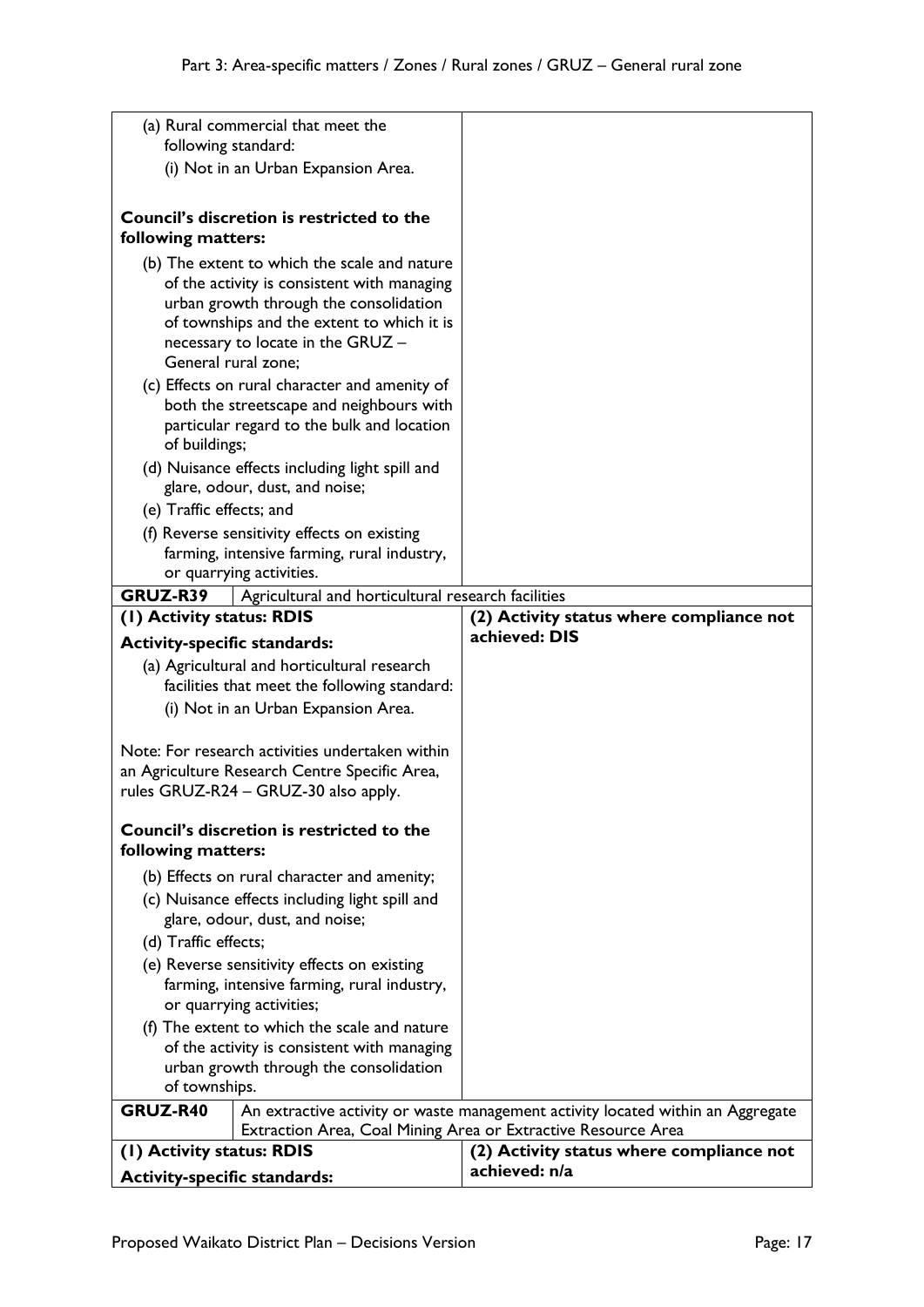| Nil                      |                                                                                                 |                                                                                     |
|--------------------------|-------------------------------------------------------------------------------------------------|-------------------------------------------------------------------------------------|
| following matters:       | Council's discretion is restricted to the                                                       |                                                                                     |
|                          | (a) Effects on rural character and amenity;                                                     |                                                                                     |
|                          | (b) Location, type and scale of development;                                                    |                                                                                     |
|                          | (c) Nuisance effects including dust, noise,<br>vibration, odour and light spill;                |                                                                                     |
| management plans;        | (d) Industry best practice and use of                                                           |                                                                                     |
| (e) Traffic effects;     |                                                                                                 |                                                                                     |
|                          | (f) Erosion and sediment control; and                                                           |                                                                                     |
| filling.                 | (g) Rehabilitation and end use including back                                                   |                                                                                     |
| GRUZ-R41                 | Mining Area or Extractive Resource Area.                                                        | A waste management facility located outside an Aggregate Extraction Area, Coal      |
| (1) Activity status: DIS |                                                                                                 |                                                                                     |
| GRUZ-R42                 | Hazardous waste storage, processing or disposal.                                                |                                                                                     |
| (I) Activity status: DIS |                                                                                                 |                                                                                     |
| GRUZ-R43                 | An educational facility that is not a primary or secondary school.                              |                                                                                     |
| (I) Activity status: DIS |                                                                                                 |                                                                                     |
| GRUZ-R44                 | A correctional facility                                                                         |                                                                                     |
| (1) Activity status: DIS |                                                                                                 |                                                                                     |
| GRUZ-R45                 | Area or Extractive Resource Area.                                                               | An extractive activity located outside an Aggregate Extraction Area, Coal Mining    |
| (I) Activity status: DIS |                                                                                                 |                                                                                     |
| GRUZ-R46                 | was constructed after 17 January 2022.                                                          | Visitors' accommodation for 6 or more people or that is within a building that      |
| (1) Activity status: DIS |                                                                                                 |                                                                                     |
| GRUZ-R47                 | Motorised sport and recreation                                                                  |                                                                                     |
| (I) Activity status: DIS |                                                                                                 |                                                                                     |
| GRUZ-R48                 | Transport depot                                                                                 |                                                                                     |
| (I) Activity status: DIS |                                                                                                 |                                                                                     |
| GRUZ-R49                 | Afforestation of any part of an Outstanding Natural Landscape or Outstanding<br>Natural Feature |                                                                                     |
| (I) Activity status: DIS |                                                                                                 |                                                                                     |
| GRUZ-R50                 |                                                                                                 | A dog or cat boarding, daycare, breeding or animal training establishment           |
| (I) Activity status: DIS |                                                                                                 |                                                                                     |
| <b>GRUZ-R51</b>          |                                                                                                 | Construction of a building located on an indicative road prior to that road being   |
|                          | constructed and vested in Council.                                                              |                                                                                     |
| (1) Activity status: NC  |                                                                                                 |                                                                                     |
| GRUZ-R52                 |                                                                                                 | Any new building for a sensitive land use, or addition to an existing building that |
|                          |                                                                                                 | involves an increase in the building envelope or height for a sensitive land use,   |
|                          | within the National Grid Yard                                                                   |                                                                                     |
| (I) Activity status: NC  |                                                                                                 |                                                                                     |
| GRUZ-R53                 | <b>National Grid Yard</b>                                                                       | Any change of use of an existing building to a sensitive land use within the        |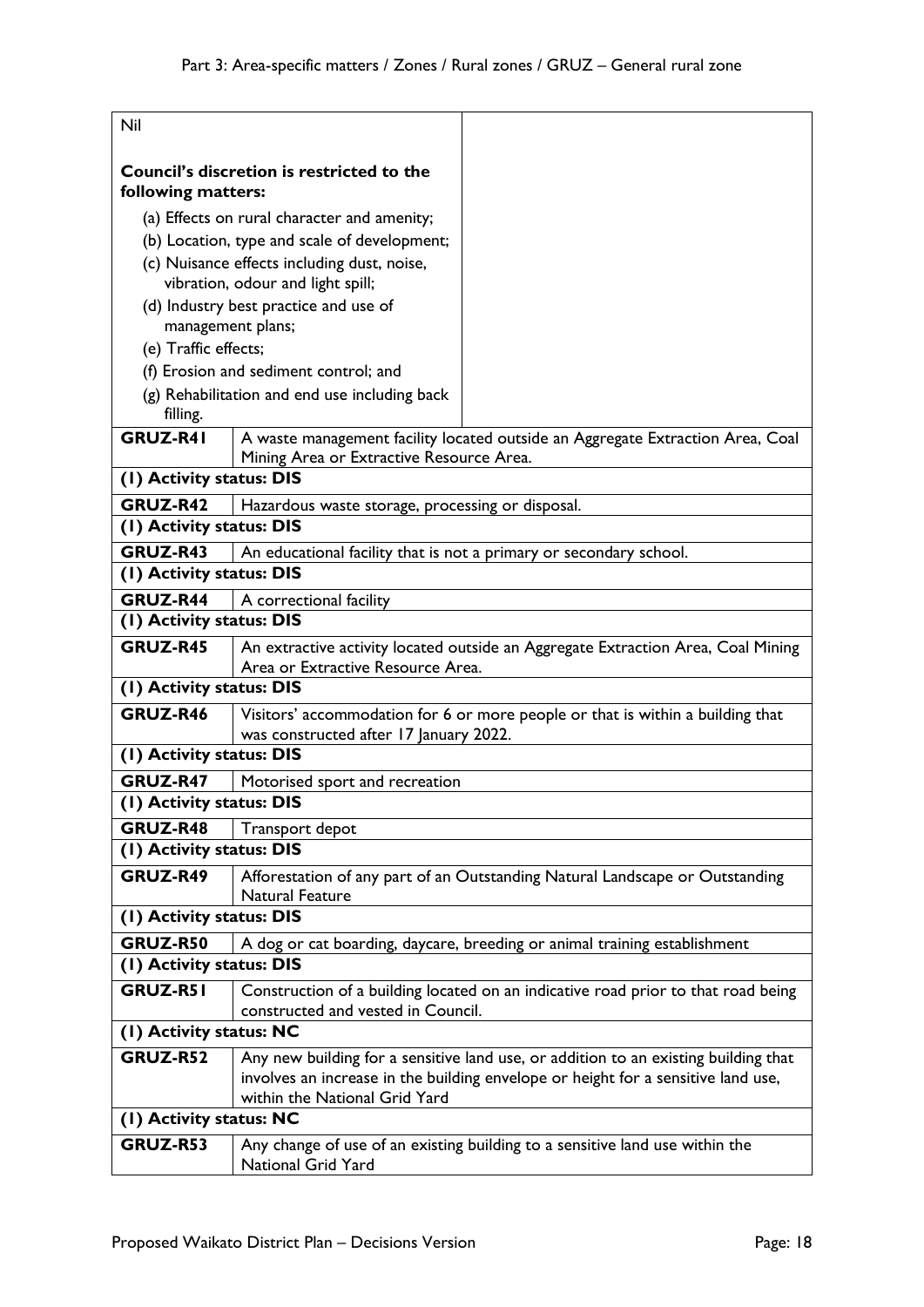| (1) Activity status: NC                                                                   |                                                                                                                                                                                                                                          |  |  |
|-------------------------------------------------------------------------------------------|------------------------------------------------------------------------------------------------------------------------------------------------------------------------------------------------------------------------------------------|--|--|
| GRUZ-R54<br>The establishment of any new sensitive land use within the National Grid Yard |                                                                                                                                                                                                                                          |  |  |
| (1) Activity status: NC                                                                   |                                                                                                                                                                                                                                          |  |  |
| GRUZ-R55                                                                                  | Dairy/milking sheds (excluding accessory structures and buildings), commercial<br>greenhouses, Pseudomonas syringae pv. Actinidiae (Psa) disease control<br>structures, or buildings for intensive farming within the National Grid Yard |  |  |
| (1) Activity status: NC                                                                   |                                                                                                                                                                                                                                          |  |  |
| <b>GRUZ-R56</b>                                                                           | An extractive activity industry located within all or part of any of the following<br>landscape and natural character areas:<br>(a) Outstanding Natural Feature;<br>(b) Outstanding Natural Landscape;                                   |  |  |
|                                                                                           | (c) High natural character area; or                                                                                                                                                                                                      |  |  |
|                                                                                           | (d) Outstanding Natural Character area.                                                                                                                                                                                                  |  |  |
| (1) Activity status: NC                                                                   |                                                                                                                                                                                                                                          |  |  |
|                                                                                           |                                                                                                                                                                                                                                          |  |  |
| GRUZ-R57                                                                                  | A waste management facility located within all or part of any of the following<br>landscape and natural character areas:                                                                                                                 |  |  |
|                                                                                           |                                                                                                                                                                                                                                          |  |  |
|                                                                                           | (a) Outstanding Natural Feature;                                                                                                                                                                                                         |  |  |
|                                                                                           | (b) Outstanding Natural Landscape;                                                                                                                                                                                                       |  |  |
|                                                                                           | (c) High Natural Character area; or                                                                                                                                                                                                      |  |  |
|                                                                                           | (d) Outstanding Natural Character Area.                                                                                                                                                                                                  |  |  |
| (I) Activity status: NC                                                                   |                                                                                                                                                                                                                                          |  |  |
| GRUZ-R58                                                                                  | The following activities located within the Urban Expansion Area, the following                                                                                                                                                          |  |  |
|                                                                                           | activities:                                                                                                                                                                                                                              |  |  |
|                                                                                           | (a) Intensive farming;                                                                                                                                                                                                                   |  |  |
|                                                                                           | (b) Storage, processing or disposal of hazardous waste;                                                                                                                                                                                  |  |  |
|                                                                                           | (c) Correctional facility;                                                                                                                                                                                                               |  |  |
|                                                                                           | (d) Extractive activity;                                                                                                                                                                                                                 |  |  |
|                                                                                           | (e) Industrial activity, including rural industry;                                                                                                                                                                                       |  |  |
|                                                                                           | (f) Rural commercial;                                                                                                                                                                                                                    |  |  |
|                                                                                           | (g) Agricultural and horticultural research facilities;                                                                                                                                                                                  |  |  |
|                                                                                           | (h) Motorised sport and recreation activity; or                                                                                                                                                                                          |  |  |
|                                                                                           | (i) Transport depot.                                                                                                                                                                                                                     |  |  |
| (I) Activity status: NC                                                                   |                                                                                                                                                                                                                                          |  |  |
| GRUZ-R59                                                                                  | Industrial activity, excluding a rural industrial activity                                                                                                                                                                               |  |  |
| (1) Activity status: NC                                                                   |                                                                                                                                                                                                                                          |  |  |
| GRUZ-R60                                                                                  | Commercial activity, excluding a produce stall or rural commercial activity.                                                                                                                                                             |  |  |
| (I) Activity status: NC                                                                   |                                                                                                                                                                                                                                          |  |  |
| GRUZ-R61                                                                                  | Any activity that is not specifically listed as a permitted, controlled, restricted                                                                                                                                                      |  |  |
|                                                                                           | discretionary or non-complying activity                                                                                                                                                                                                  |  |  |
| (I) Activity status: NC                                                                   |                                                                                                                                                                                                                                          |  |  |
| GRUZ-R62                                                                                  | Any building, structure, objects or vegetation that obscure the sight line of the<br>Raglan navigation beacons for vessels entering Whaingaroa (Raglan Harbour)<br>(APP8 - Raglan navigation beacon).                                    |  |  |
| <b>Activity status: PR</b>                                                                |                                                                                                                                                                                                                                          |  |  |

*Land use – building*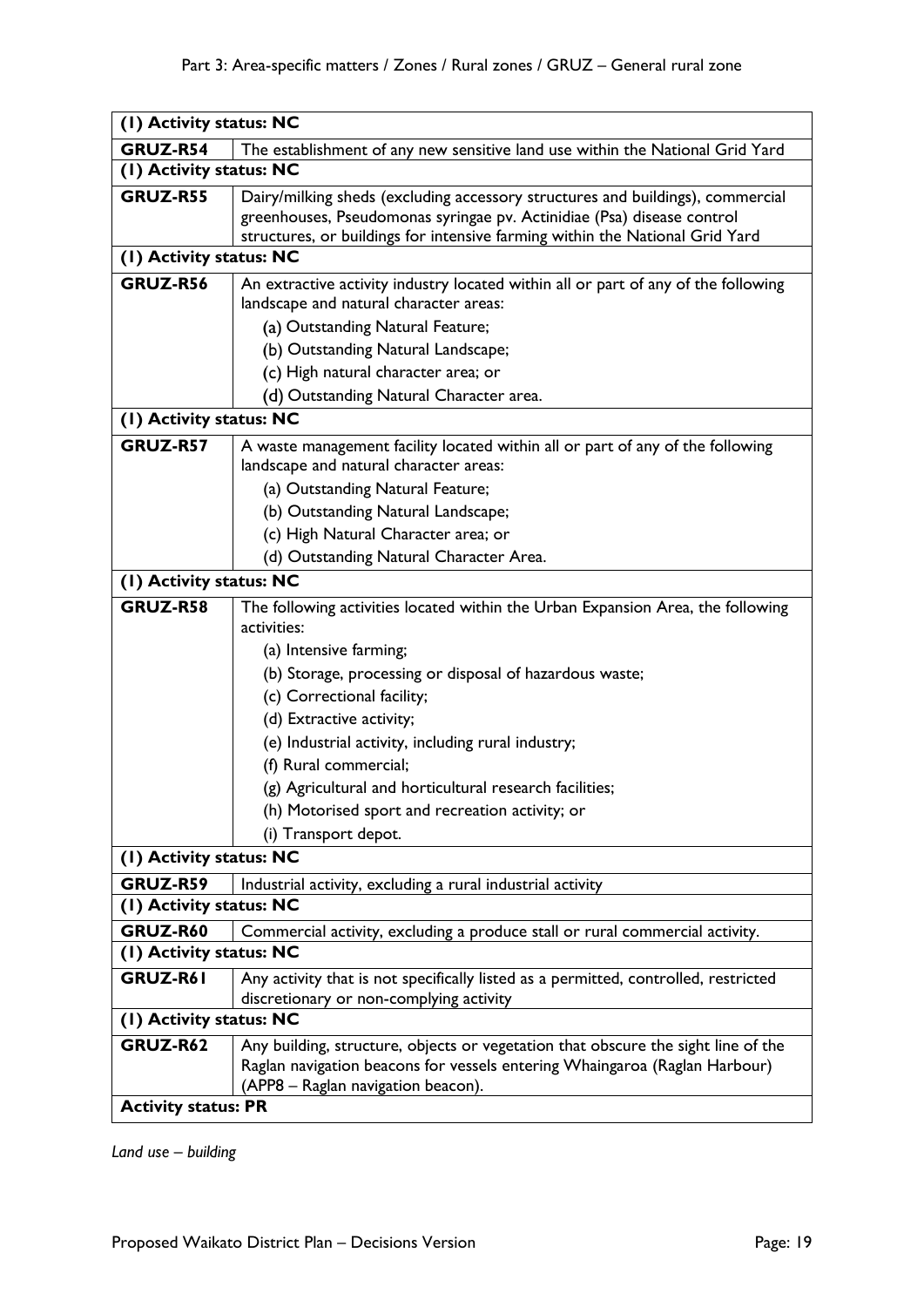| <b>GRUZ-SI</b>                                                                                                                                                                                                                                                                                                                                                                                                               | Number of residential units and seasonal worker accommodation within a lot                                                                                                                           |
|------------------------------------------------------------------------------------------------------------------------------------------------------------------------------------------------------------------------------------------------------------------------------------------------------------------------------------------------------------------------------------------------------------------------------|------------------------------------------------------------------------------------------------------------------------------------------------------------------------------------------------------|
| (1) Activity status: PER                                                                                                                                                                                                                                                                                                                                                                                                     | (2) Activity status: DIS                                                                                                                                                                             |
|                                                                                                                                                                                                                                                                                                                                                                                                                              |                                                                                                                                                                                                      |
| <b>Where:</b>                                                                                                                                                                                                                                                                                                                                                                                                                | <b>Where:</b>                                                                                                                                                                                        |
| (a) One residential unit within a Record of<br>Title containing an area less than 40ha;<br>(b) Within a lot Record of Title containing                                                                                                                                                                                                                                                                                       | (a) A residential unit that complies with<br>$GRUZ-SI(1)(a)$ or (b) and is located<br>within an area listed in (d); or                                                                               |
| an area of 40ha or more, one additional<br>residential unit is permitted for every<br>additional 40ha of area up to a maximum<br>of three residential units;                                                                                                                                                                                                                                                                 | (b) Seasonal worker accommodation that<br>complies with GRUZ-S $I(1)(c)$ and is<br>located within an area listed in (d).                                                                             |
| (c) One seasonal worker accommodation<br>shall be located within a Record of Title<br>containing an area of 20ha or more (this<br>is in addition to the residential unit in<br>$GRUZ-SI(1)(a);$<br>(d) Any residential unit(s) under GRUZ-<br>$SI(1)(a)$ and (b), or seasonal worker<br>accommodation under GRUZ-SI(I)(a)(c)<br>must not be located within any of the<br>following landscape and natural character<br>areas: | (3) Activity status: NC<br>Where<br>(a) A residential unit that does not comply<br>with GRUZ-S $I(1)(a)$ or (b);<br>(b) Seasonal worker accommodation that<br>does not comply with $GRUZ-SI(1)(c)$ . |
| (i) Outstanding Natural Feature;                                                                                                                                                                                                                                                                                                                                                                                             |                                                                                                                                                                                                      |
| (ii) Outstanding Natural Landscape;                                                                                                                                                                                                                                                                                                                                                                                          |                                                                                                                                                                                                      |
| (iii) Outstanding Natural Character Area;                                                                                                                                                                                                                                                                                                                                                                                    |                                                                                                                                                                                                      |
| or                                                                                                                                                                                                                                                                                                                                                                                                                           |                                                                                                                                                                                                      |
| (iv) High Natural Character Area.                                                                                                                                                                                                                                                                                                                                                                                            |                                                                                                                                                                                                      |
| <b>GRUZ-S2</b><br>Minor residential units                                                                                                                                                                                                                                                                                                                                                                                    |                                                                                                                                                                                                      |
| (I) Activity status: PER                                                                                                                                                                                                                                                                                                                                                                                                     | (2) Activity status where compliance not                                                                                                                                                             |
| <b>Where:</b>                                                                                                                                                                                                                                                                                                                                                                                                                | achieved: DIS                                                                                                                                                                                        |
| (a) One minor residential unit not exceeding<br>120m <sup>2</sup> gross floor area (excluding<br>accessory buildings) within a Record of<br>Title lot.                                                                                                                                                                                                                                                                       |                                                                                                                                                                                                      |
| (b) The minor residential unit shall be<br>located on the same Record of Title as<br>an existing residential unit and shall:<br>(i) Be located within 100m of the existing<br>residential unit;                                                                                                                                                                                                                              |                                                                                                                                                                                                      |
| (ii) Share a single driveway access with<br>the existing residential unit.                                                                                                                                                                                                                                                                                                                                                   |                                                                                                                                                                                                      |
| (c) Any minor residential unit must not be<br>located within any of the following<br>landscape or natural character areas:                                                                                                                                                                                                                                                                                                   |                                                                                                                                                                                                      |
| (i) Outstanding Natural Feature;                                                                                                                                                                                                                                                                                                                                                                                             |                                                                                                                                                                                                      |
|                                                                                                                                                                                                                                                                                                                                                                                                                              |                                                                                                                                                                                                      |
| (ii) Outstanding Natural Landscape;                                                                                                                                                                                                                                                                                                                                                                                          |                                                                                                                                                                                                      |
| (iii) Outstanding Natural Character Area;                                                                                                                                                                                                                                                                                                                                                                                    |                                                                                                                                                                                                      |
| or                                                                                                                                                                                                                                                                                                                                                                                                                           |                                                                                                                                                                                                      |
| (iv) High Natural Character Area.<br>GRUZ-S3<br>Building height - general                                                                                                                                                                                                                                                                                                                                                    |                                                                                                                                                                                                      |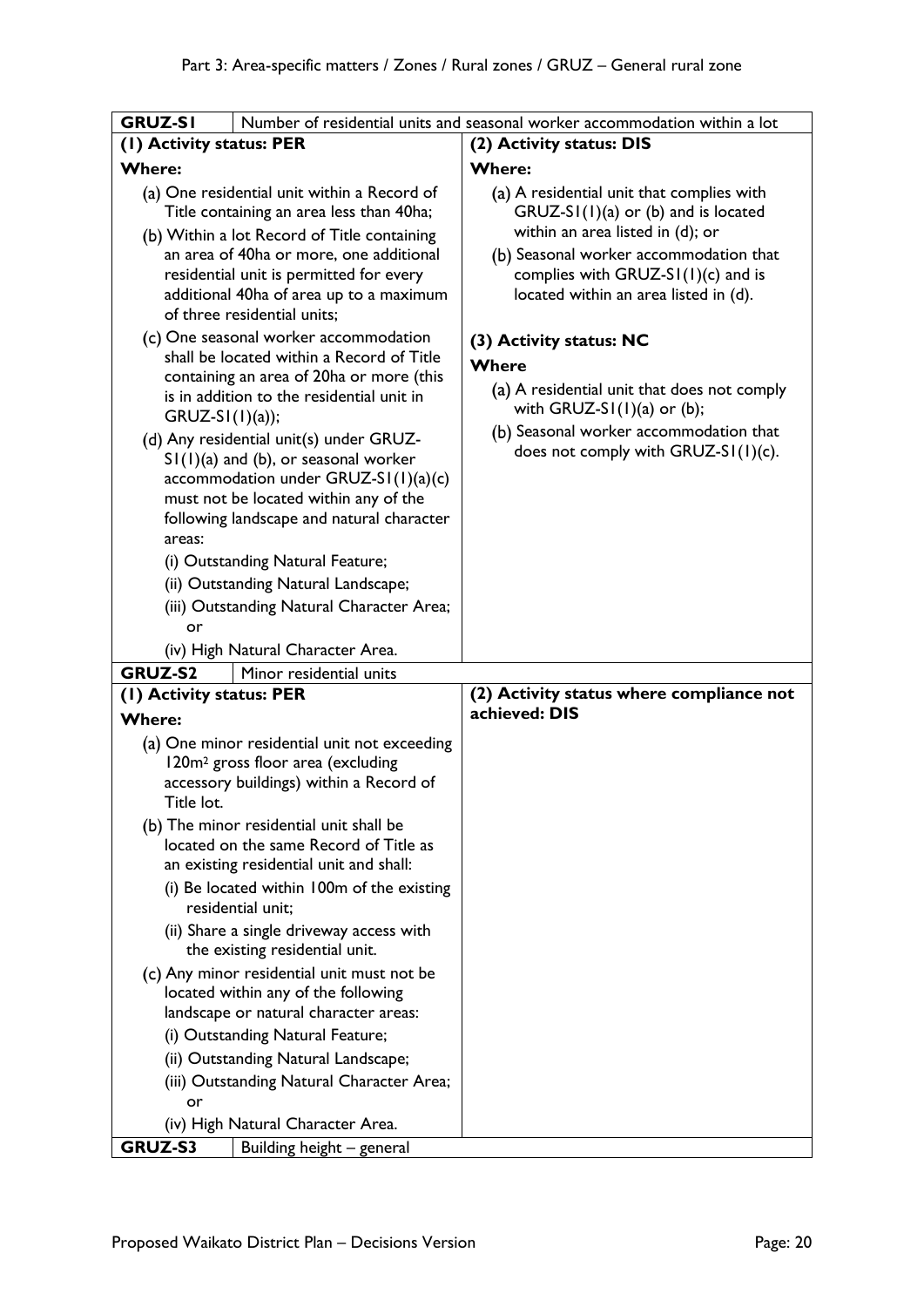| (1) Activity status: PER            |                                                                                                                                                                                                                                                                                                                                                                                                                                                                                                                                                                                                                                                                                                                                 | (2) Activity status where compliance not                                                                                                                                                                                                                                                                |
|-------------------------------------|---------------------------------------------------------------------------------------------------------------------------------------------------------------------------------------------------------------------------------------------------------------------------------------------------------------------------------------------------------------------------------------------------------------------------------------------------------------------------------------------------------------------------------------------------------------------------------------------------------------------------------------------------------------------------------------------------------------------------------|---------------------------------------------------------------------------------------------------------------------------------------------------------------------------------------------------------------------------------------------------------------------------------------------------------|
| <b>Where:</b>                       |                                                                                                                                                                                                                                                                                                                                                                                                                                                                                                                                                                                                                                                                                                                                 | achieved: RDIS                                                                                                                                                                                                                                                                                          |
| except:<br>to GRUZ-S4.              | (a) The maximum height of any building or<br>structure measured from the natural<br>ground level immediately below that part<br>of the structure must not exceed 15m,<br>(i) The maximum height is 10m where<br>located within 50m of a road or<br>internal boundary;<br>(ii) For hose drying towers associated<br>with emergency service facilities the<br>maximum height is 15m.<br>(b) Chimneys not exceeding Im in width and<br>finials shall not exceed a maximum height<br>of 17m measured from the natural<br>ground level immediately below the<br>structure, except where located within<br>50m of a road or internal boundary<br>where the maximum height is 12m.<br>Advice note: the height of frost fans is subject | <b>Council's discretion is restricted to the</b><br>following matters:<br>(a) Height of the building;<br>(b) Design and location of the building;<br>(c) Admission of daylight and sunlight to the<br>site and other site;<br>(d) Privacy on any other site; and<br>(e) Amenity values of the locality. |
|                                     |                                                                                                                                                                                                                                                                                                                                                                                                                                                                                                                                                                                                                                                                                                                                 |                                                                                                                                                                                                                                                                                                         |
| GRUZ-S4<br>(I) Activity status: PER | Building height - frost fans                                                                                                                                                                                                                                                                                                                                                                                                                                                                                                                                                                                                                                                                                                    | (2) Activity status where compliance not                                                                                                                                                                                                                                                                |
| <b>Where:</b>                       |                                                                                                                                                                                                                                                                                                                                                                                                                                                                                                                                                                                                                                                                                                                                 | achieved: DIS                                                                                                                                                                                                                                                                                           |
|                                     | (a) The height of the support structure for a                                                                                                                                                                                                                                                                                                                                                                                                                                                                                                                                                                                                                                                                                   |                                                                                                                                                                                                                                                                                                         |
|                                     | frost fan must not exceed 10.5m; and                                                                                                                                                                                                                                                                                                                                                                                                                                                                                                                                                                                                                                                                                            |                                                                                                                                                                                                                                                                                                         |
|                                     | (b) The fan blades must not rotate higher                                                                                                                                                                                                                                                                                                                                                                                                                                                                                                                                                                                                                                                                                       |                                                                                                                                                                                                                                                                                                         |
|                                     | than 13.5m above natural ground level.                                                                                                                                                                                                                                                                                                                                                                                                                                                                                                                                                                                                                                                                                          |                                                                                                                                                                                                                                                                                                         |
| <b>GRUZ-S5</b>                      | control area)                                                                                                                                                                                                                                                                                                                                                                                                                                                                                                                                                                                                                                                                                                                   | Building height - within a Campus (Agricultural Research Centres specific                                                                                                                                                                                                                               |
| (I) Activity status: PER            |                                                                                                                                                                                                                                                                                                                                                                                                                                                                                                                                                                                                                                                                                                                                 | (2) Activity status where compliance not                                                                                                                                                                                                                                                                |
| <b>Where:</b>                       |                                                                                                                                                                                                                                                                                                                                                                                                                                                                                                                                                                                                                                                                                                                                 | achieved: RDIS                                                                                                                                                                                                                                                                                          |
|                                     | (a) A building or structure within a campus                                                                                                                                                                                                                                                                                                                                                                                                                                                                                                                                                                                                                                                                                     | Council's discretion is restricted to the                                                                                                                                                                                                                                                               |
|                                     | identified on the planning maps must not                                                                                                                                                                                                                                                                                                                                                                                                                                                                                                                                                                                                                                                                                        | following matters:                                                                                                                                                                                                                                                                                      |
|                                     | exceed a height of 15m measured from                                                                                                                                                                                                                                                                                                                                                                                                                                                                                                                                                                                                                                                                                            | (a) Effects on visual amenity.                                                                                                                                                                                                                                                                          |
|                                     | the natural ground level immediately                                                                                                                                                                                                                                                                                                                                                                                                                                                                                                                                                                                                                                                                                            |                                                                                                                                                                                                                                                                                                         |
|                                     | below that part of the structure.                                                                                                                                                                                                                                                                                                                                                                                                                                                                                                                                                                                                                                                                                               |                                                                                                                                                                                                                                                                                                         |
|                                     | (b) Chimneys not exceeding Im in width and<br>finials shall not exceed a maximum height                                                                                                                                                                                                                                                                                                                                                                                                                                                                                                                                                                                                                                         |                                                                                                                                                                                                                                                                                                         |
|                                     | of 17m measured from the natural                                                                                                                                                                                                                                                                                                                                                                                                                                                                                                                                                                                                                                                                                                |                                                                                                                                                                                                                                                                                                         |
|                                     | ground level immediately below the                                                                                                                                                                                                                                                                                                                                                                                                                                                                                                                                                                                                                                                                                              |                                                                                                                                                                                                                                                                                                         |
| structure                           |                                                                                                                                                                                                                                                                                                                                                                                                                                                                                                                                                                                                                                                                                                                                 |                                                                                                                                                                                                                                                                                                         |
|                                     | (c) GRUZ-S3 (Building height – general)                                                                                                                                                                                                                                                                                                                                                                                                                                                                                                                                                                                                                                                                                         |                                                                                                                                                                                                                                                                                                         |
| does not apply.                     |                                                                                                                                                                                                                                                                                                                                                                                                                                                                                                                                                                                                                                                                                                                                 |                                                                                                                                                                                                                                                                                                         |
| GRUZ-S6                             |                                                                                                                                                                                                                                                                                                                                                                                                                                                                                                                                                                                                                                                                                                                                 | Building height - within the Huntly Power Station Coal and Ash Management                                                                                                                                                                                                                               |
|                                     | specific control area                                                                                                                                                                                                                                                                                                                                                                                                                                                                                                                                                                                                                                                                                                           |                                                                                                                                                                                                                                                                                                         |
| (1) Activity status: PER            |                                                                                                                                                                                                                                                                                                                                                                                                                                                                                                                                                                                                                                                                                                                                 | (2) Activity status where compliance not<br>achieved: DIS                                                                                                                                                                                                                                               |
| <b>Where:</b>                       |                                                                                                                                                                                                                                                                                                                                                                                                                                                                                                                                                                                                                                                                                                                                 |                                                                                                                                                                                                                                                                                                         |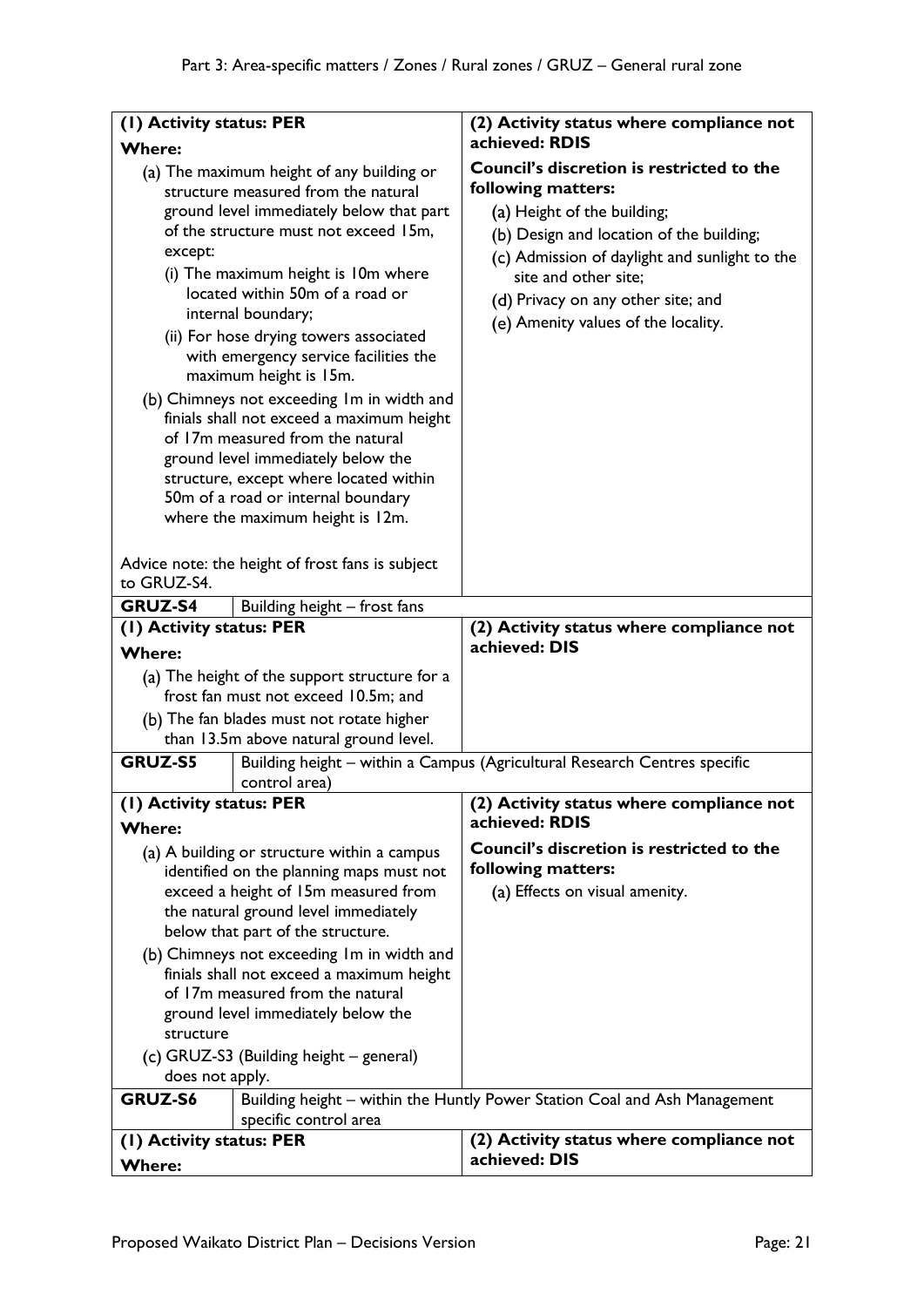| (a) A building measured from the natural             |                                                                           |
|------------------------------------------------------|---------------------------------------------------------------------------|
| ground level immediately below that part             |                                                                           |
| of the structure must not exceed a                   |                                                                           |
| height of:                                           |                                                                           |
| (i) 30 $m$ within an area of up to 1500 $m^2$ ;      |                                                                           |
| and                                                  |                                                                           |
| (ii) 20m for the balance of the Huntly               |                                                                           |
| Power Station Coal and Ash                           |                                                                           |
| Management specific control area.                    |                                                                           |
| (b) GRUZ-S3 (Building height - general)              |                                                                           |
| does not apply.                                      |                                                                           |
| <b>GRUZ-S7</b>                                       | Height - buildings, structures and vegetation in a battlefield view shaft |
| (1) Activity status: PER                             | (2) Activity status where compliance not                                  |
| <b>Where:</b>                                        | achieved: DIS                                                             |
| (a) The maximum height of any building,              |                                                                           |
| structure or vegetation within a                     |                                                                           |
| battlefield view shaft as shown on the               |                                                                           |
| planning map must not exceed 5m.                     |                                                                           |
| <b>GRUZ-S8</b><br>  Height in relation to boundary   |                                                                           |
| (1) Activity status: PER                             | (2) Activity status where compliance not                                  |
| <b>Where:</b>                                        | achieved: RDIS                                                            |
| (a) A building or structure (excluding poles         | <b>Council's discretion is restricted to the</b>                          |
| or aerials) must not protrude through                | following matters:                                                        |
| the height in relation to boundary rising            | (a) Height of the building;                                               |
| at an angle of 45 degrees commencing at              | (b) Design and location of the building;                                  |
| an elevation of 2.5m above ground level              | (c) Admission of daylight and sunlight to the                             |
| at every point of the site boundary.                 | site and other site;                                                      |
|                                                      | (d) Privacy on any other site; and                                        |
|                                                      | (e) Amenity values of the locality.                                       |
|                                                      |                                                                           |
| <b>GRUZ-S9</b><br><b>Building coverage</b>           | (2) Activity status where compliance not                                  |
| (1) Activity status: PER                             | achieved: RDIS                                                            |
| <b>Where:</b>                                        |                                                                           |
| (a) The total building coverage must not<br>exceed:  | Council's discretion is restricted to the<br>following matter:            |
| (i) $2\%$ of the site area or $500m^2$               | (a) Design, scale and location of the building.                           |
| (whichever is larger) for sites smaller              |                                                                           |
| than 10ha;                                           |                                                                           |
| (ii) 5,000m <sup>2</sup> for sites larger than 10ha. |                                                                           |
| (b) GRUZ-S9 $(1)(a)$ does not apply:                 |                                                                           |
|                                                      |                                                                           |
| (i) To a structure that is not a building; or        |                                                                           |
| (ii) Eaves of a building that project less           |                                                                           |
| than 750mm horizontally from the                     |                                                                           |
| exterior wall of the building.                       |                                                                           |
| (c) No site coverage limit applies to Artificial     |                                                                           |
| Crop Protection Structures that meet                 |                                                                           |
| the following standards:                             |                                                                           |
| (i) Green or black cloth shall be used on            |                                                                           |
| vertical faces within 30m of the site                |                                                                           |
| boundary;                                            |                                                                           |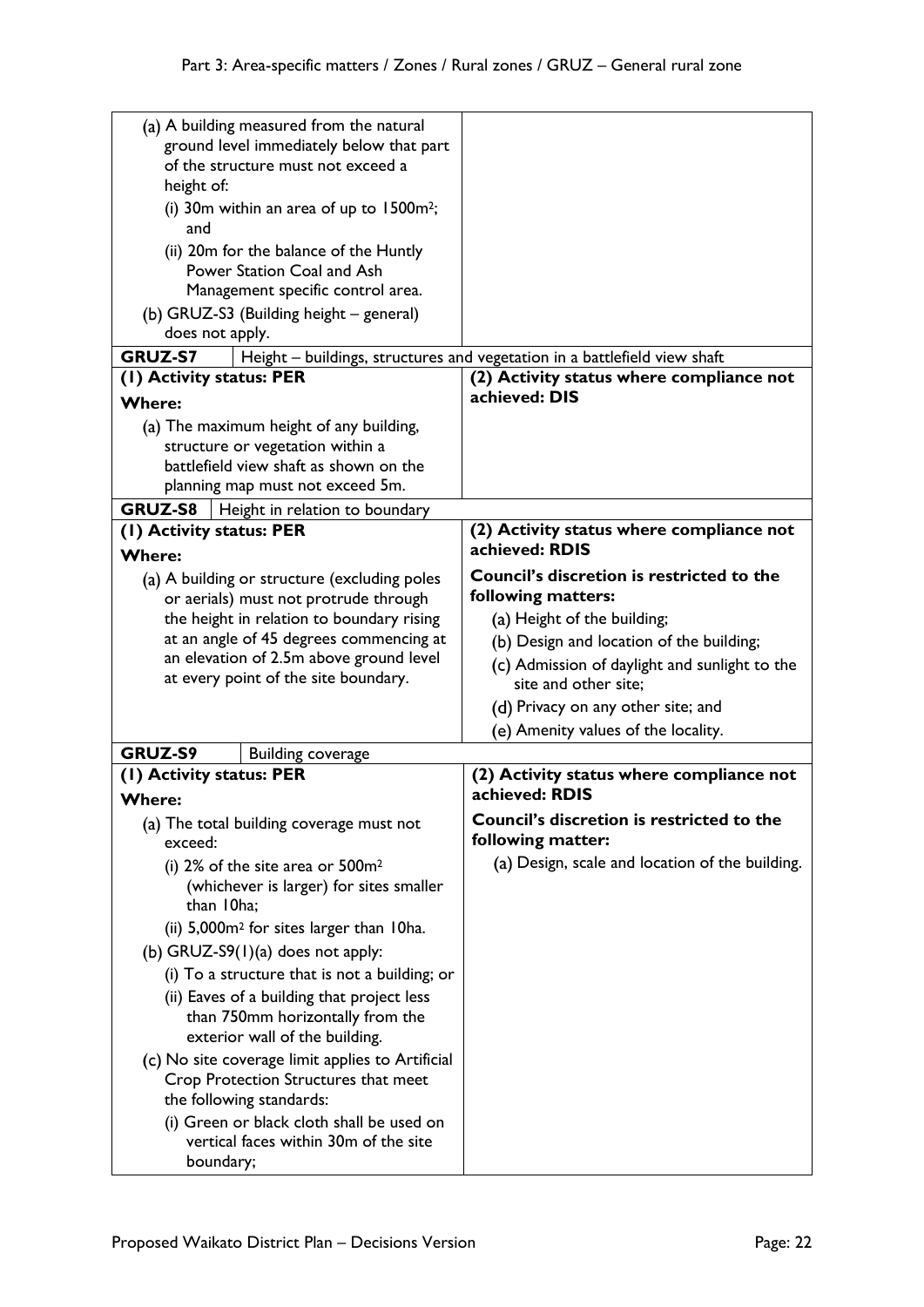|                                                                      | (ii) Green, black or white cloth shall be                                                 |                                                                             |
|----------------------------------------------------------------------|-------------------------------------------------------------------------------------------|-----------------------------------------------------------------------------|
| used on horizontal surfaces.<br>GRUZ-SI0<br><b>Building coverage</b> |                                                                                           |                                                                             |
| (1) Activity status: PER                                             |                                                                                           | (2) Activity status where compliance not                                    |
| <b>Where:</b>                                                        |                                                                                           | achieved: DIS                                                               |
|                                                                      | (a) The total building coverage at Dilworth                                               |                                                                             |
|                                                                      | Rural Campus (Lot 2 DP 52908 and Lot 1                                                    |                                                                             |
|                                                                      | DP 210935) must not exceed 10,000m <sup>2</sup> .                                         |                                                                             |
| <b>GRUZ-SII</b>                                                      | control area)                                                                             | Building coverage - within a Campus (Agricultural Research Centres specific |
| (1) Activity status: PER                                             |                                                                                           | (2) Activity status where compliance not                                    |
| <b>Where:</b>                                                        |                                                                                           | achieved: RDIS                                                              |
|                                                                      | (a) Building coverage must not exceed 70%                                                 | <b>Council's discretion is restricted to the</b>                            |
|                                                                      | of a campus identified on the planning                                                    | following matters:                                                          |
| maps.                                                                |                                                                                           | (a) Effects on visual amenity; and                                          |
|                                                                      | (b) GRUZ-S9 (Building coverage) does not                                                  | (b) Stormwater management.                                                  |
| apply.                                                               |                                                                                           |                                                                             |
| GRUZ-SI2                                                             | Building setbacks - all boundaries                                                        |                                                                             |
| (1) Activity status: PER<br><b>Where:</b>                            |                                                                                           | (2) Activity status where compliance not<br>achieved: RDIS                  |
|                                                                      | (a) A habitable building located on a Record                                              | <b>Council's discretion is restricted to the</b>                            |
|                                                                      | of Title less than 1.6ha must be set back a                                               | following matters:                                                          |
| minimum of:                                                          |                                                                                           | (a) Effects on rural amenity values;                                        |
|                                                                      | (i) 7.5m from the road boundary;                                                          | (b) Transport network safety and efficiency;                                |
|                                                                      | (ii) 17.5m from the centre line of an                                                     | (c) Reverse sensitivity effects; and                                        |
|                                                                      | indicative road;                                                                          | (d) Where the road boundary is with an                                      |
| (iii) 25m from the boundary of an                                    |                                                                                           | unformed paper road the likelihood of                                       |
| adjoining site that is 6ha or more;                                  |                                                                                           | the road being formed or readily utilised                                   |
|                                                                      | (iv) 12m from the boundary of an                                                          | by the public.                                                              |
|                                                                      | adjoining site that is less than 6ha;                                                     |                                                                             |
|                                                                      | (b) A non-habitable building or structure<br>located on a Record of Title less than       |                                                                             |
|                                                                      | 1.6ha must be set back a minimum of:                                                      |                                                                             |
|                                                                      | (i) 7.5m from the road boundary;                                                          |                                                                             |
|                                                                      | (ii) 17.5m from the centre line of an                                                     |                                                                             |
|                                                                      | indicative road:                                                                          |                                                                             |
|                                                                      | (iii) 12m from every boundary other than                                                  |                                                                             |
|                                                                      | a road boundary.                                                                          |                                                                             |
|                                                                      | (c) Standard GRUZ-S12(1)(b) does not apply                                                |                                                                             |
|                                                                      | to fences or structures less than 2m in                                                   |                                                                             |
|                                                                      | height, retaining walls, poles or aerials.                                                |                                                                             |
|                                                                      | (d) A habitable building located on a Record<br>of Title 1.6ha or more must be set back a |                                                                             |
| minimum of:                                                          |                                                                                           |                                                                             |
|                                                                      | (i) 12m from the road boundary;                                                           |                                                                             |
|                                                                      | (ii) 22m from the centre line of an                                                       |                                                                             |
|                                                                      | indicative road;                                                                          |                                                                             |
|                                                                      | (iii) 25m from every boundary other than                                                  |                                                                             |
|                                                                      | a road boundary.                                                                          |                                                                             |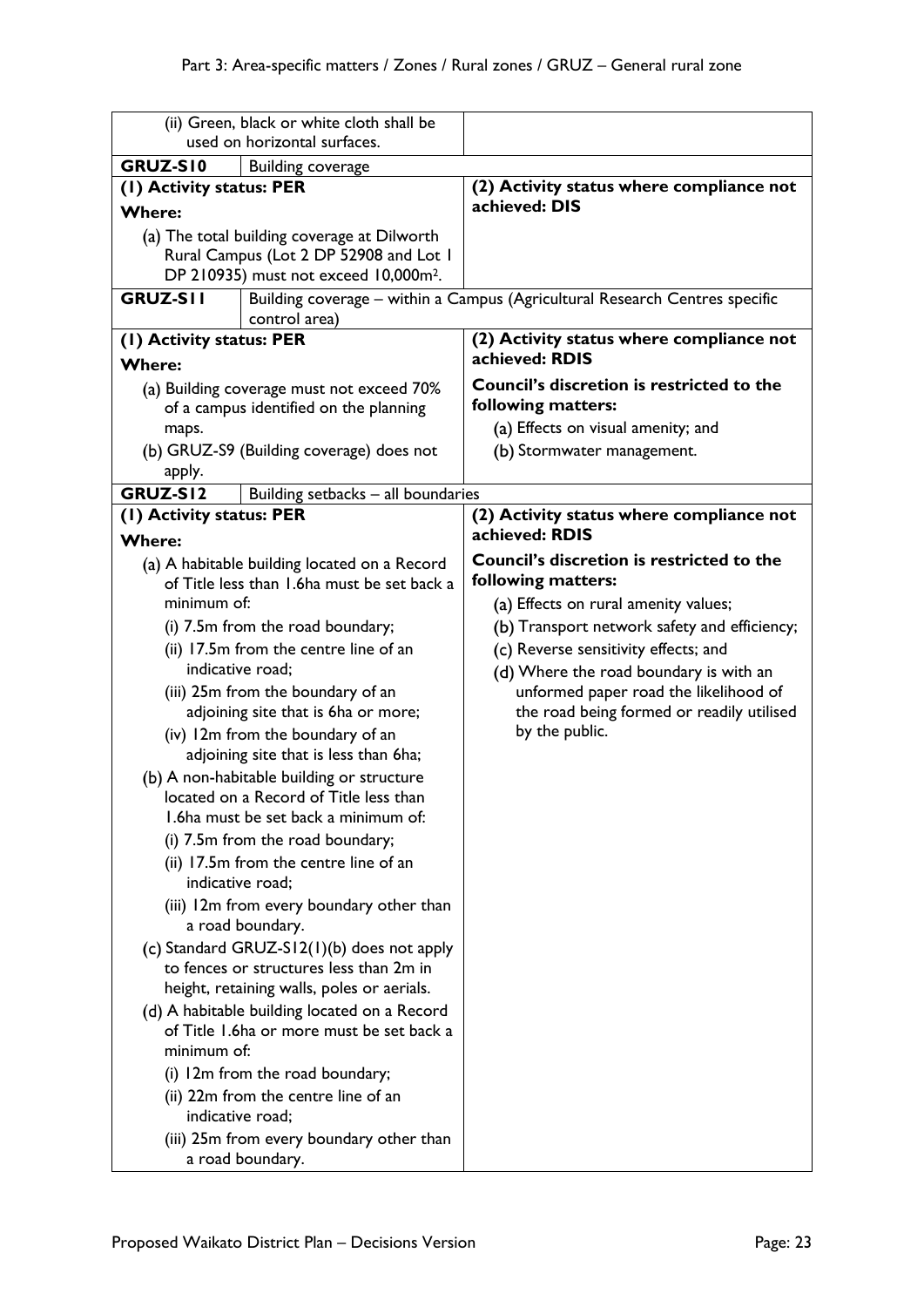|                          | (e) A non-habitable building or structure<br>located on a Record of Title 1.6ha or |                                                                                        |
|--------------------------|------------------------------------------------------------------------------------|----------------------------------------------------------------------------------------|
|                          | more must be set back a minimum of:                                                |                                                                                        |
|                          | (i) 12m from the road boundary;                                                    |                                                                                        |
|                          | (ii) 22m from the centre line of an                                                |                                                                                        |
| indicative road;         |                                                                                    |                                                                                        |
|                          | (iii) 12m from every boundary other than<br>a road boundary.                       |                                                                                        |
|                          | (f) Standard GRUZ-S12(1)(e) does not apply                                         |                                                                                        |
|                          | to fences or structures less than 2m in                                            |                                                                                        |
|                          | height, retaining walls, poles or aerials;                                         |                                                                                        |
|                          | (g) Any building at Dilworth Rural Campus                                          |                                                                                        |
|                          | (Lot 2 DP 52908 and Lot 1 DP 210936)                                               |                                                                                        |
|                          | must be set back a minimum of 12m from                                             |                                                                                        |
| any site boundary.       |                                                                                    |                                                                                        |
| GRUZ-SI3                 | Building setbacks - sensitive land use                                             |                                                                                        |
| (1) Activity status: PER |                                                                                    | (2) Activity status where compliance not<br>achieved: RDIS                             |
| <b>Where:</b>            |                                                                                    | Council's discretion is restricted to the                                              |
|                          | (a) Any building for a sensitive land use must<br>be set back a minimum of:        | following matters:                                                                     |
|                          |                                                                                    | (a) Road network safety and efficiency;                                                |
|                          | (i) 5m from the designated boundary of                                             | (b) On-site amenity values;                                                            |
|                          | the railway corridor;                                                              |                                                                                        |
| arterial road;           | (ii) 15m from a national route or regional                                         | (c) Odour, dust and noise levels received at<br>the notional boundary of the building; |
|                          | (iii) 35m from the designated boundary of                                          | (d) Mitigation measures; and                                                           |
|                          | the Waikato Expressway;                                                            |                                                                                        |
|                          | (iv) 200m from an Aggregate Extraction                                             | (e) Potential for reverse sensitivity effects.                                         |
|                          | Area or Extractive Resource Area                                                   |                                                                                        |
|                          | containing a sand resource;                                                        |                                                                                        |
|                          | (v) 500m from an Aggregate Extraction                                              |                                                                                        |
|                          | Area or Extractive Resource Area                                                   |                                                                                        |
|                          | containing a rock resource, or a Coal                                              |                                                                                        |
| Mining Area;             |                                                                                    |                                                                                        |
|                          | (vi) 100m from a site in the Tamahere                                              |                                                                                        |
|                          | Commercial Areas A and C;                                                          |                                                                                        |
|                          | (vii) 300m from the boundary of buildings                                          |                                                                                        |
|                          | or outdoor enclosures used for an                                                  |                                                                                        |
|                          | intensive farming activity. This setback<br>does not apply to sensitive activities |                                                                                        |
|                          | located on the same site as the                                                    |                                                                                        |
|                          | intensive farming activity;                                                        |                                                                                        |
|                          | (viii) 300m from oxidation ponds that are                                          |                                                                                        |
|                          | part of a municipal wastewater                                                     |                                                                                        |
|                          | treatment facility on another site;                                                |                                                                                        |
|                          | (ix) 30m from a municipal wastewater                                               |                                                                                        |
|                          | treatment facility where the treatment                                             |                                                                                        |
|                          | process is fully enclosed; and                                                     |                                                                                        |
|                          | (x) Not be located within the Te Uku                                               |                                                                                        |
|                          | wind farm setback shown on the                                                     |                                                                                        |
| planning maps.           |                                                                                    |                                                                                        |
| GRUZ-S14                 | Building setback – noise sensitive activities                                      |                                                                                        |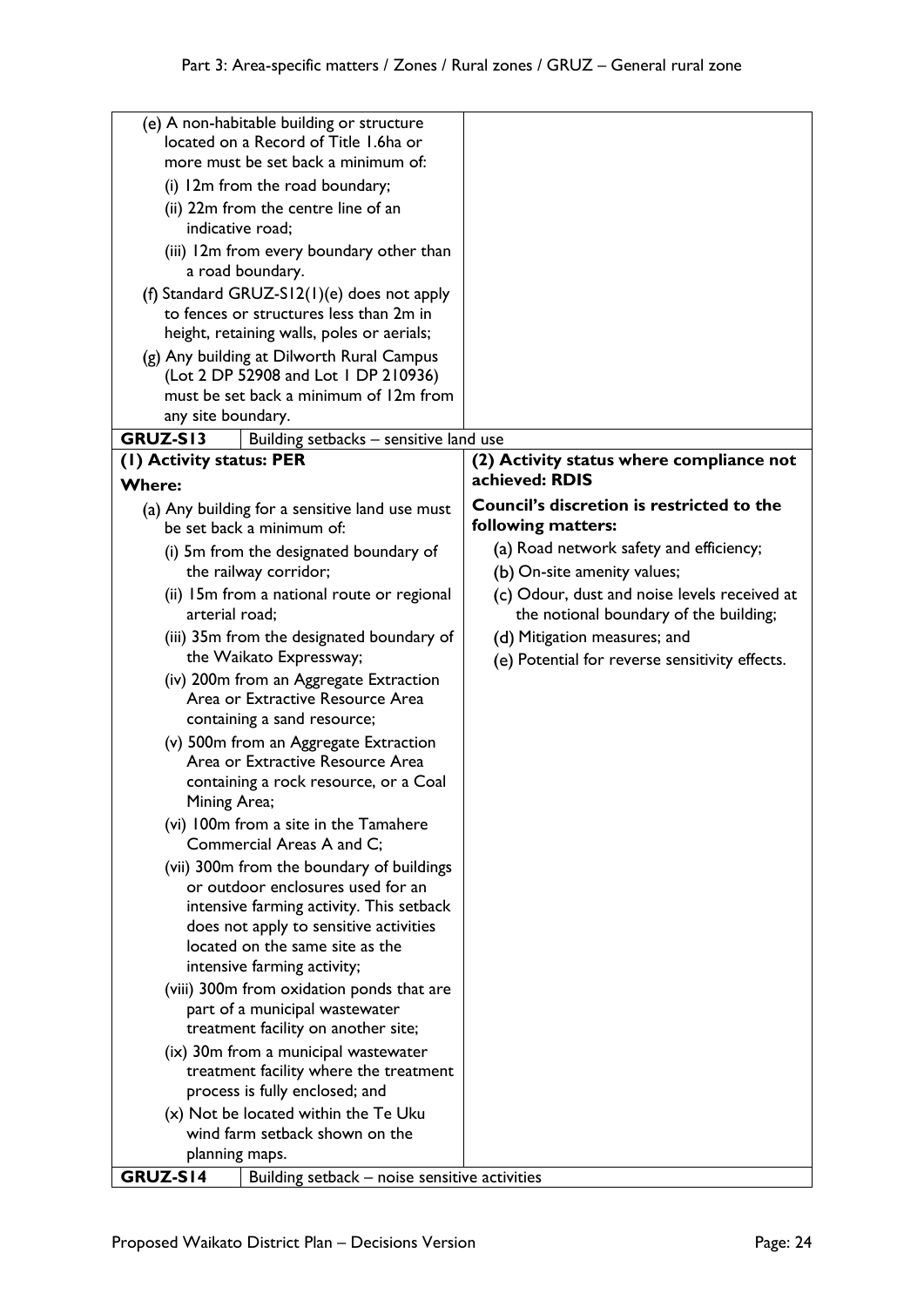| (1) Activity status: PER |                                                                                                                                  | (2) Activity status where compliance not                                                                     |
|--------------------------|----------------------------------------------------------------------------------------------------------------------------------|--------------------------------------------------------------------------------------------------------------|
| <b>Where:</b>            |                                                                                                                                  | achieved: RDIS                                                                                               |
|                          | (a) Construction of, or addition, or                                                                                             | Council's discretion is restricted to the                                                                    |
|                          | alteration to a building containing a noise                                                                                      | following matters:                                                                                           |
|                          | sensitive activity must comply with APPI                                                                                         | (a) Internal design sound levels;                                                                            |
|                          | - Acoustic insulation within:                                                                                                    | (b) On-site amenity values; and                                                                              |
| boundary; or             | (i) 350m of the Huntly Power Station site                                                                                        | (c) Potential for reverse sensitivity effects.                                                               |
|                          | (ii) The Waikato Gun Club Noise<br>Control Boundary.                                                                             |                                                                                                              |
| <b>GRUZ-S15</b>          | Building setback - waterbodies                                                                                                   |                                                                                                              |
| (I) Activity status: PER |                                                                                                                                  | (2) Activity status where compliance not                                                                     |
| <b>Where:</b>            |                                                                                                                                  | achieved: RDIS                                                                                               |
|                          | (a) A building other than provided for under<br>Standards GRUZ-S15(1)(b) and (c) must<br>be set back a minimum of:               | Council's discretion is restricted to the<br>following matters:<br>(a) Effects on the landscape, ecological, |
|                          | (i) 32m from the margin of any lake with<br>a size of 8ha or more;                                                               | cultural and recreational values of the<br>adjacent water body;                                              |
|                          | (ii) 32m from the margin of any wetland;<br>(iii) 32m from the bank of a river with an                                           | (b) Adequacy of erosion and sediment<br>control measures:                                                    |
| River;                   | average width of 3m or more, other<br>than the Waikato River and Waipa                                                           | (c) The functional or operational need for<br>the building to be located close to the<br>waterbody;          |
|                          | (iv) 37m from a bank of the Waikato<br>River and Waipa River;                                                                    | (d) Effects on public access to the<br>waterbody;                                                            |
|                          | (v) 12m from the bank of any river with<br>an average width of 3m or less;                                                       | (e) Effects on rural character and amenity;<br>and                                                           |
|                          | (vi) 12m from the margin of any lake with<br>a size of less than 8ha;                                                            | (f) Effects on natural character values.                                                                     |
|                          | (vii) 32m from mean high water springs                                                                                           |                                                                                                              |
|                          | (b) A public amenity building, or maimai used<br>for temporary waterfowl hunting<br>purposes, of up to 25m <sup>2</sup> in size; |                                                                                                              |
|                          | (c) A pump shed (public or private) set back<br>a minimum of 5m from any waterbody.                                              |                                                                                                              |
| GRUZ-S16                 |                                                                                                                                  | Building setback - Te Kauwhata Environmental Protection Area                                                 |
| (1) Activity status: PER |                                                                                                                                  | (2) Activity status where compliance not                                                                     |
| <b>Where:</b>            |                                                                                                                                  | achieved: DIS                                                                                                |
|                          | (a) Any building must be set back a minimum<br>of 3m from the Te Kauwhata                                                        |                                                                                                              |
|                          | <b>Environmental Protection Area identified</b><br>on the planning maps.                                                         |                                                                                                              |
| GRUZ-SI7                 |                                                                                                                                  | Building setback and location within the Huntly Power Station Coal and Ash                                   |
|                          | Management specific control area                                                                                                 |                                                                                                              |
| (1) Activity status: PER |                                                                                                                                  | (2) Activity status where compliance not<br>achieved: DIS                                                    |
| <b>Where:</b>            |                                                                                                                                  |                                                                                                              |
| (a) A building must be:  |                                                                                                                                  |                                                                                                              |
|                          | (i) Set back at least 20m from every                                                                                             |                                                                                                              |
|                          | boundary of the Huntly Power Station<br>Coal and Ash Management specific                                                         |                                                                                                              |